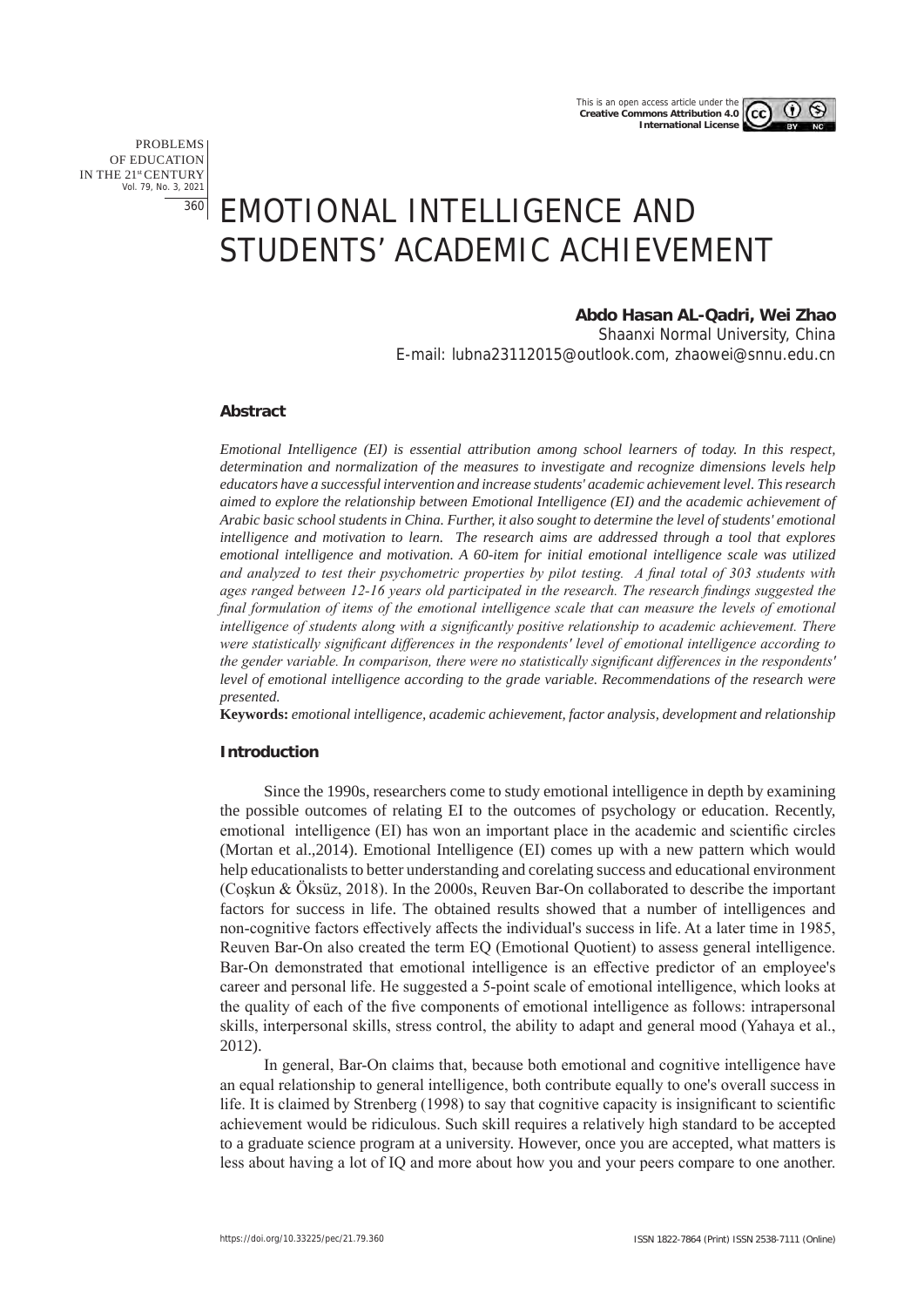PROBLEMS OF EDUCATION IN THE 21st CENTURY Vol. 79, No. 3, 2021 361

Authors put forward the theory that intelligence is purpose-driven and requires a more efficient processing. Intelligence is a social and cultural phenomenon, and behavior that is considered adaptive in one culture may be considered maladaptive in another (Bar-On, 2006).

Good academic performance is undoubtedly having the same opinion of educational psychologists (Vahedi & Nikde, 2011). In their attempt to investigate the key factors that determine academic outcomes, the researchers have come to question many unanswered questions. In recent years, it has been found that academic success is influenced by such variables as family, school, society, and the environment (Khajehpour,2011). Also, Wood et al. (2009), note that a majority of previous studies have focused on the impact of demographic and socio- psychological variables on academic achievement. The emotional intelligence is a critical quality for today's school students. In this regard, determining and normalizing the measures used to investigate and understand dimension levels assist educators in having an effective intervention and increasing students' academic achievement levels.

#### **Literature Review**

Emotional Intelligence is the ability to process information related to one's emotions and the ability to use the information as a guide for understanding and acting. The concept of Emotional Intelligence (EI) defined as "the ability to monitor one's own and others' feelings and emotions., to discriminate among them and to use this information to guide one's thinking and actions" (Carolyn MacCann et al., 2011). To Bar-On, emotional intelligence deals with oneself, others, and the environment. Therefore, it should be more adaptive to changing conditions and to be more successful in meeting environmental demands. People who score high on the EQ-i, tend to be better at understanding their own emotions and communicating them appropriately.

*Intrapersonal***:** The ability to deal with and reflect one's and others' thoughts, feelings and behaviors, as well as the competence to use the most suitable resources to face and interact with every personal and specific social situation (Franco et al., 2017). It has been associated with: quality of the relationships with classmates and teachers, academic performance, lower learning difficulties, students' motivation, their will to engage in scholar tasks and cooperate with others (Henricsson & Rydell, 2006; Sternberg, 2015). Bar-On (1997) defined IQ communication to be the ability to recognize and manage emotions. People who score high on the EQ-i, tend to be better at understanding their own emotions and communicating them appropriately.

*Interpersonal*: In the Bar-On, 1997 study, the Interpersonal EQ-i was tested for the interpersonal relationships factor. People with high interpersonal EQ tend to have positive social interactions, pay attention to and understand others' feelings, and process them well. They refer to the ability to recognize emotions in other's speech and interpret what people are feeling. Empathy is the ability to recognize empathy and to generate empathy for others. A capacity for dealing with others is necessary to remain emotionally balanced. It mainly involves the ability to identify emotions and empathize with others (Shearer, 2004).

*Stress management*: Both flexibility and emotional control are expressed as the ability to change how one feels in different situations. This component includes independent, internal, and positive thinking (Bar-On & Parker, 2000). Individuals with high-stress management skills tend to remain calm during stressful situations and usually respond calmly in stressful times.

*Adaptability:* The paper focuses on how one successfully copes with environmental demands and how one's ability to size up and deal with problematic situations plays a role in this. The adaptability threshold is high (Bar-On, 1997).

Scherer (2015) defined adaptability as a competency that allows the person to be flexible and be able to alter one's feelings. It refers to one's abilities in switching emotionally and behaviorally from one state to another. Those who score highly in adaptability are flexible, realistic, and able to deal with change well, especially in a good way.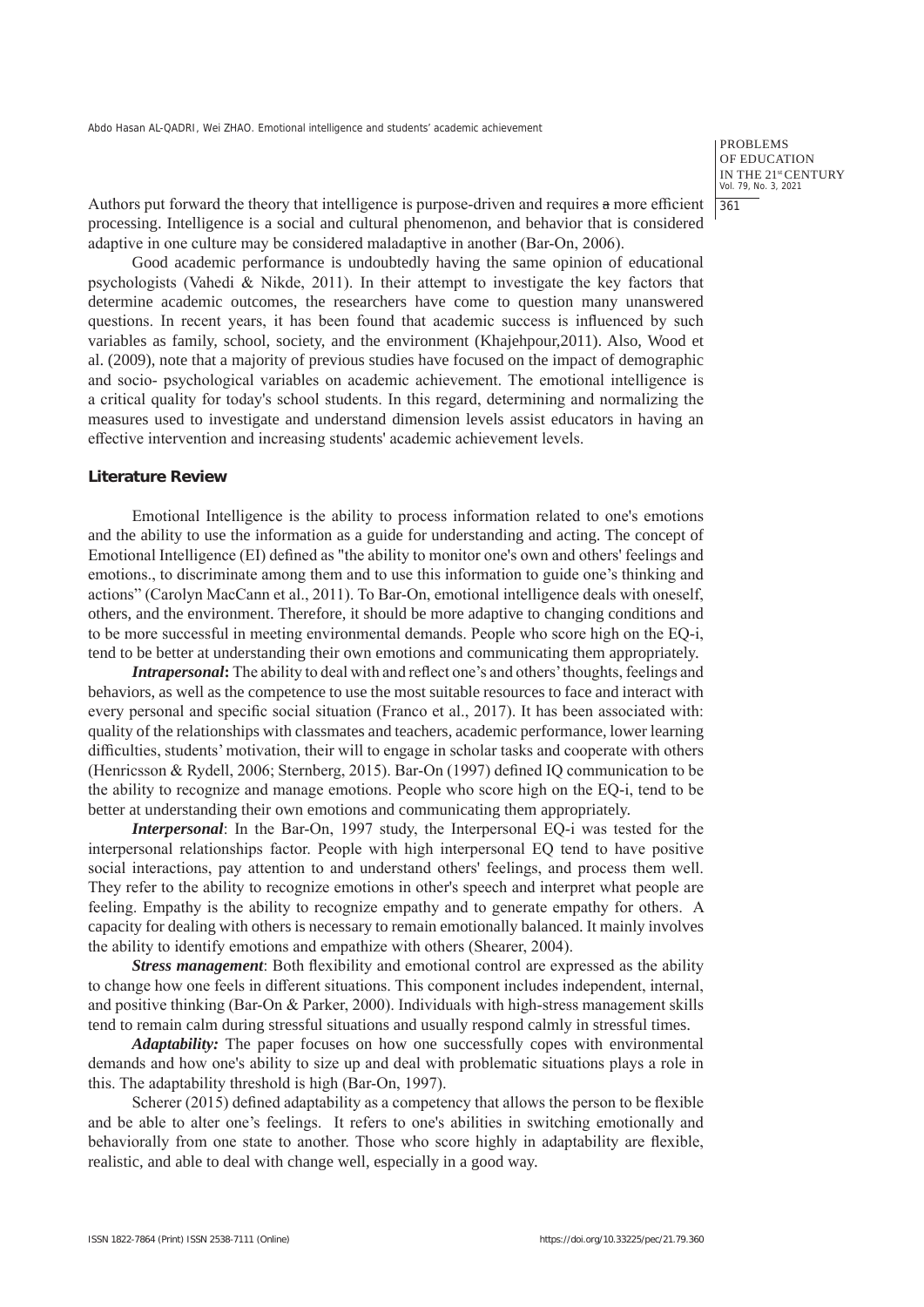PROBLEMS OF EDUCATION IN THE 21st CENTURY Vol. 79, No. 3, 2021 362

*General mood:* The Optimism and Happiness scales consist of two subcomponents. These components of EI focus on one's overall outlook on life and one's emotional contentment. High scores on these psychological attributes show a positive outlook, enabling people to face challenges more positively. This research indicates how optimistic people tend to remain bright and upbeat. Somatic characteristics, such as being nervous, help handle difficult or stressful situations (Bar-On & Parker, 2000).

# *The Relationship between EI and Academic Achievement:*

There has been a support for the assumed link between high EI and academic success (Van Rooy & Viswesvaran, 2004); however, some studies have not been able to clarify the direction of relationships (Woitaszewski & Aalsma, 2004). An intensive meta-analysis by Van Rooy & Viswesvaran (2004) found a significant evidence of positive associations of EI with school performances.

Different researchers studying EI have used a variety of assessment instruments, providing an array of results. Swart (1996) worked with nearly 500 students at traditional universities using the emotional quotient inventory by Bar-On (1997). The results supported a positive relationship between the variables for academically successful students who demonstrated significant higher emotional intelligence compared to unsuccessful students (Parker et al., 2004).

A study by Rode et al. (2007) revealed that emotional intelligence is connected to academic achievement due to the connection between emotional intelligence and general academic achievement. The most important reason is that academic performance involves a wide range of potential difficulties. The primary reason for this is the high demand placed on students to self-direct their academic work, requiring high self-management levels. Individuals with high emotional intelligence understand the factors that will impact their success. That is why individuals with high emotional intelligence would perform better academically.

Achievement is strongly connected to the development of humans in general in shaping the child's cognitive, emotional, social and physical abilities (Preeti, 2013). People who are considered emotionally intelligent are mostly able to achieve better whatever they do (Goleman, 1995). By teaching emotional and social skills in schools, the ability to succeed in academics will be improved. Emotionally intelligent students would have improved academic achievement and would be at a greater likelihood of academic success (Joibari & Mohammadtaheri, 2011).

The overall academic performances of pupils are not precisely assessed without incorporating their emotional intelligence and overall intelligence. Further, students' academic achievement in the classroom is an indication of many factors, some of which are related to EI, classroom management and the diverse factors are related to the peculiarities of the surrounding. This study intends to develop comprehensive test materials for the Emotional Intelligence aspects of learning. Therefore, assessing the links between EI and Arabic school students' academic achievement is significant due to the lack of studies in this area and most of the results on this issue have derived from the West. This research looks at the connection between Emotional Intelligence and the influence of cultural differences on students' academic achievement. Hence, this study serves as one of the most important studies that have explored this area.

The main purpose of the research was to examine the psychometric properties and then the relationship among emotional intelligence and academic achievement:

- Develop a diagnostic tool to be a standard for measuring the emotional intelligence of Arabic school students.
- Determine the levels of emotional intelligence of Arabic school students.
- Identify whether there are any differences in the degree of Emotional Intelligence, according to (Gender-Grade) variables.

Academic and emotional development are the primary goals of schools. It might be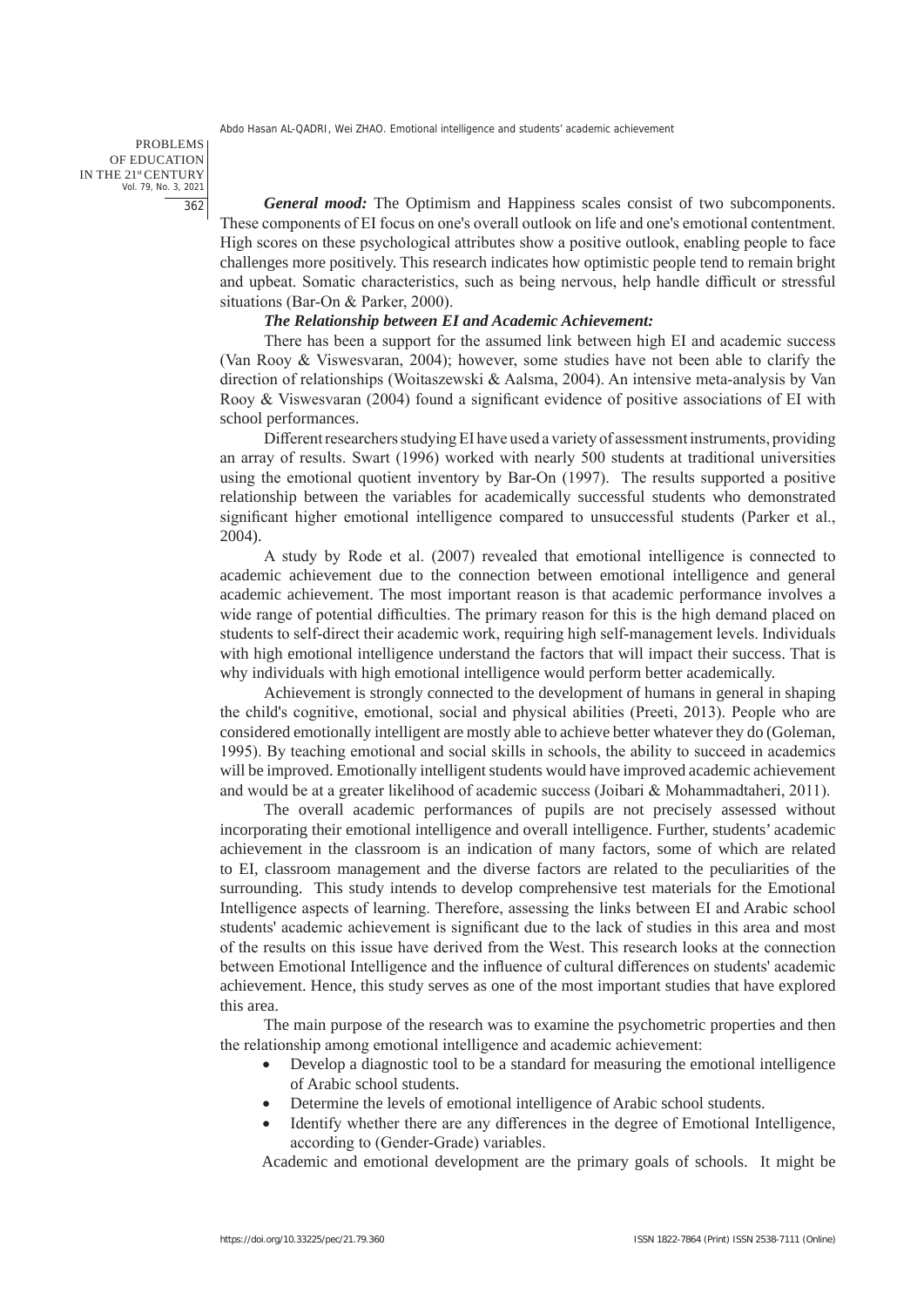PROBLEMS OF EDUCATION IN THE 21st CENTURY Vol. 79, No. 3, 2021 363

disastrous if emotional intelligence is neglected as an important and necessary role for schools and communities. An Emotional Intelligence (EI) helps create harmony among students, and students will be more self-assured when they are having to deal with the problems and difficulties or challenges of living and learning at educational institutions. Emotional Intelligence is comprised of interrelated emotional and social competencies and skills that determine how effectively people manage themselves, understand others, communicate with them and cope with daily demands and pressures (Bar-On, 2003), provide tools to measure the emotional intelligence that would help the academicians, researchers, educators and specialists in this field (Khajehpour, 2011), predict the academic achievement through students' scores in emotional intelligence (Zahed-Babelan & Moenikia, 2010), contribute to solve problems related to low academic achievement (Zahed-Babelan & Moenikia, 2010), help educators develop programs to raise the emotional intelligence of students (Zahed-Babelan & Moenikia, 2010), and contribute to the adaption of new methods and strategies to improve the levels of academic achievement of students (Carolyn MacCann et al., 2011).

# *Research Hypotheses*

- A positive relationship between emotional intelligence and academic achievement of students.
- There are multiple levels for emotional intelligence scores of students.
- There are significant differences between (male-female) gender variable.
- There are significant differences among grade variable groups.

# **Research Methodology**

#### *Research Design*

A correlational design was used to determine the relationship between emotional intelligence and academic achievement of students according to developed measures with the context of basic Arabian students in China. Gall and Borg in 1996 stated that correlational research designs are highly useful for studying problems in education. The purpose of correlational research is to discover relationships between/among variables through the use of correlational statistics (Castellan, 2010).

# *Data Collection*

The students met at their schools during October, November, and December of 2019. Prior to meeting, preparations were made, and requests were sent to the school councils of two schools in the district of Guangzhou and two schools in the Yiwu district in the southern part of China. A number of two school boards granted a consent letter. Efforts continued by coordinating with school principals over the phone to facilitate the pilot test.

Some steps were taken in advance to avoid sampling errors. Therefore, the random sample was of an adequate size because the main concern was not the percentage of the sampled research population. It was rather the total size of the sample selected relative to population complexity. Whereas the larger the sample, the less likely the results will be biased, diminishing returns can rapidly be identified when samples exceed a certain size that must be balanced with the researcher's resources (Taherdoost, 2016). Consequently, sampling error reduced at a decreasing rate by larger sample sizes, and statistical formulas were available for defining sample size.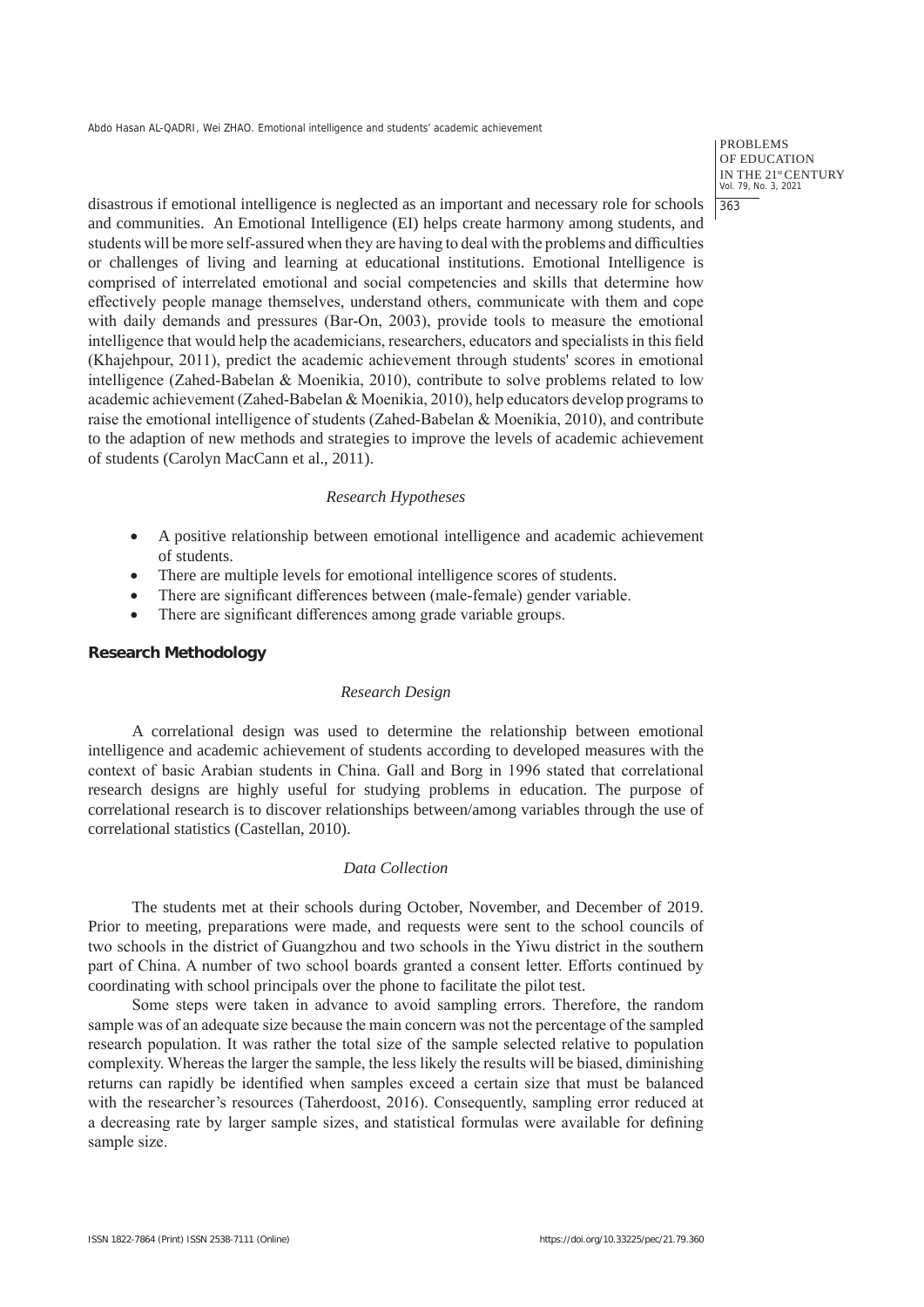PROBLEMS OF EDUCATION IN THE 21st CENTURY Vol. 79, No. 3, 2021 364

Researchers intended to use the statistical equation for sample selection and determined the sample size of the research as follows:

*S* = *X2 NP*(1− *P*) ÷ *d2* (*N* −1) + *X2 P*(1− *P*) (Zulkipli & Ali, 2018).

#### *Participants*

The research method revealed the necessary parameters for estimating the sample size and the specified sample as a finite component or subset of participants from the target population. Therefore, the target population refers to the whole set of subjects whose features are of interest to the researcher. Following a technique known as statistical descriptive inferential, researchers might draw conclusions about the target population with a high degree of confidence based on the results of a sample. This study focused on (4) Arabic schools in China: Modern Arabic School, Canton Global Academy, Canton Arabic School, and Arabic School. The Scholastic year is (2019- 2020). This study covered 303 students (116 males (38.3%) and 187 females (61.7%) for the 7<sup>th</sup>, 8<sup>th</sup> and 9<sup>th</sup> Grades. The participants ranged in age from 12 to 16 ( $M = 14.36$ ,  $SD = 1.11$ ) years old. The sample study for final implementation and 50 students for pilot testing were chosen using a random sampling technique.

#### *Research Instruments*

The instruments used in this study were based on various educational works of literature and previous studies on this subject, such as those conducted by (Bar-On & Parker, 2000). The validation and development had three steps: experts and specialists' examination, a pilot test, and a final application.

The initial instruments were provided to seven specialists and experts in this field to verify the face validity. A pilot test of the instruments conducted with 50 students to verify the psychometric properties (validity and reliability). The research' instruments have been applied twice within a two-week interval between applications.

Instruments were presented in the final formulation after they had been validated. Furthermore, through the final application of the instruments over the things posed in the instruments in 5- point Likert scale, the researcher determined the degrees of students' agreement (always applicable, almost applicable, sometimes applicable, seldom applicable, and not applicable at all). The instrument of emotional intelligence consists of 60 items as initial formulation, 10 items in Intrapersonal Skills, 14 items in Interpersonal Skills, 12 items in Stress Management, 10 items in Adaptability, and 14 items in General Mood. After implementing the amendments proposed by the panel, it has been agreed to modify, replace, improve some words, and exclude the six following items:

"I like my body", "When I get angry, I act without thinking", "I know when people are upset, even when they say nothing" and "I like the way I look" from the Intrapersonal Skills dimension. "I can tell when one of my close friends is unhappy" and "Even if things get hard, I do not give up" from the Interpersonal Skills dimension.

#### *Data Analysis*

The research data were analyzed using several statistical methods to find out the research outcomes and investigate the research instrument's psychometric properties, using that SPSS 24, Amos 22, and JASP.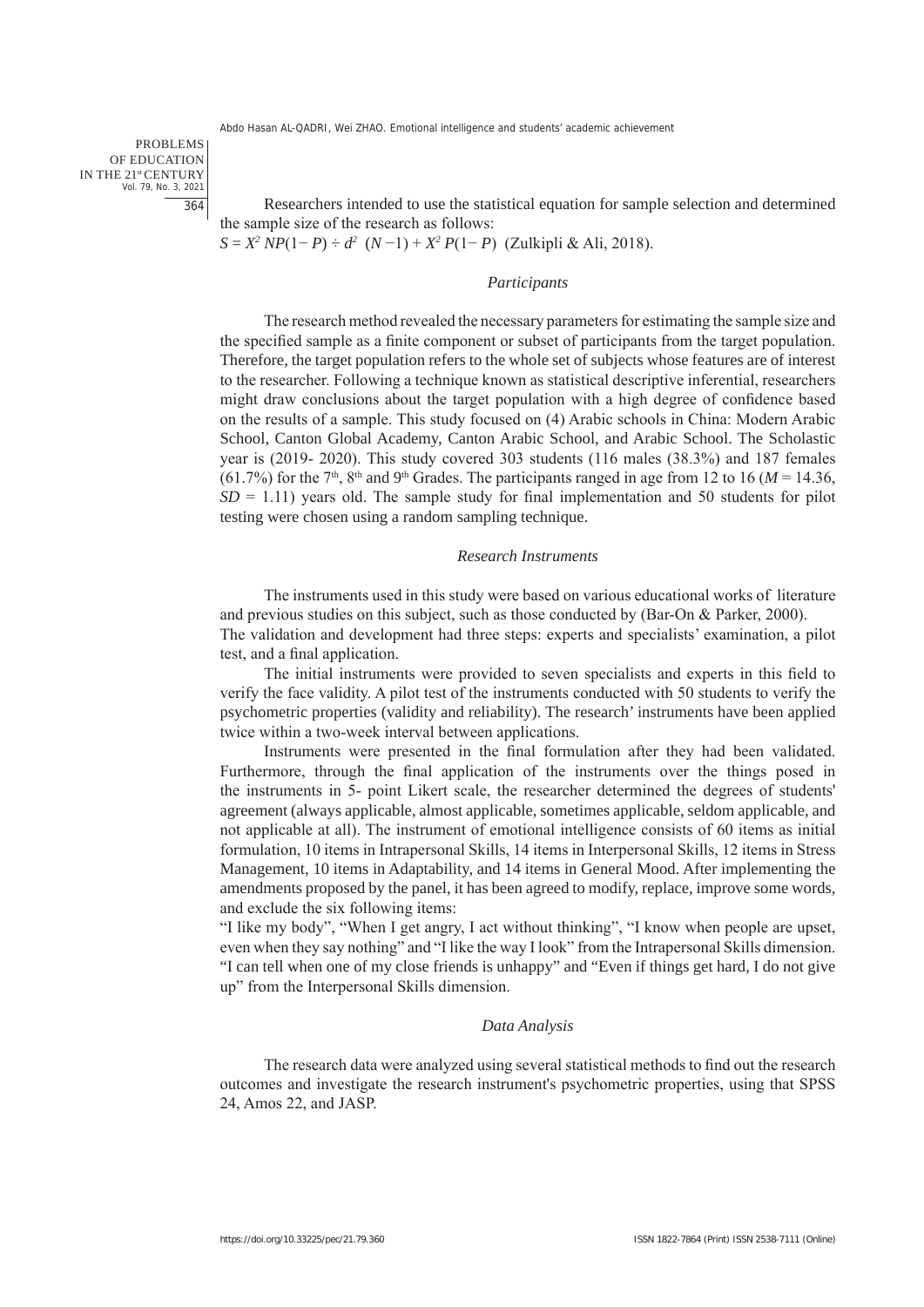#### *Psychometric Properties of Emotional Intelligence Scale*

PROBLEMS OF EDUCATION IN THE 21st CENTURY Vol. 79, No. 3, 2021 365

The factorial validity was tested for the research tool. KMO value acquired in this study was .89 greater than the values suggested in the literature. The significance of the Chi-squared statistics obtained at the end of the BST displayed the normal distribution of the data with multiple variables. BST was established to be significant  $(\chi^2=1035^{***}; p \le .001)$ . These results demonstrated that the EIS was appropriate for factor analysis (Hair, Black, Babin, & Anderson, 2014), indicating that factor analysis could be carried out when the KMO value was greater than 0.60 (Field, 2009). The most probable number of variables to match the data was five. Initial EFA with Eigenvalues for 46 items revealed a five-factor structure, which was higher than 1 that could be extracted, explained 54.323% of the total variance. Eight items were excluded (16,21,25,33,42,44,45 and 49) because their loadings were not high and had been loaded on more than one factor (Jonker & Vosloo, 2008; Ki & Hon, 2008). Results showed that the first factor consisted of 6 items whose factor loads ranged between .57 and .81, the second factor consisted of 11 items whose factor loads ranged between .50 and .65, the third factor consisted of 10 items whose factor loads ranged between .58 and .71, the fourth factor consisted of 9 items whose factor loads ranged between .47 and .84, and the fifth factor consisted of 10 items whose factor loads ranged between .58 and .73. The communalities values of items ranged between .43 and .68. The research instrument items have been confirmed by CFA. Figure (1) shows the fit indices for the final measurement model. All fit indices were found to follow the criterion, suggesting that the final five-factor model fit well. By using the following criteria: (χ<sup>2</sup> /*df* =1.16, CFI= .91, TLI= .910, GFI = .923, AGFI=.905, RMSEA= .050) and the remaining index was also close to a good fit (NFI = .897) (Heale & Twycross, 2015). The factor loadings demonstrated that all items of each indicator in the measurement model showed relatively high loadings (Deng & Chan, 2017; Watkins, 2017). All items were higher than .50 standardized loadings. All factor loadings were statistically significant at  $p < .01$ . The measurement model and fit indexes were presented in Figure (1).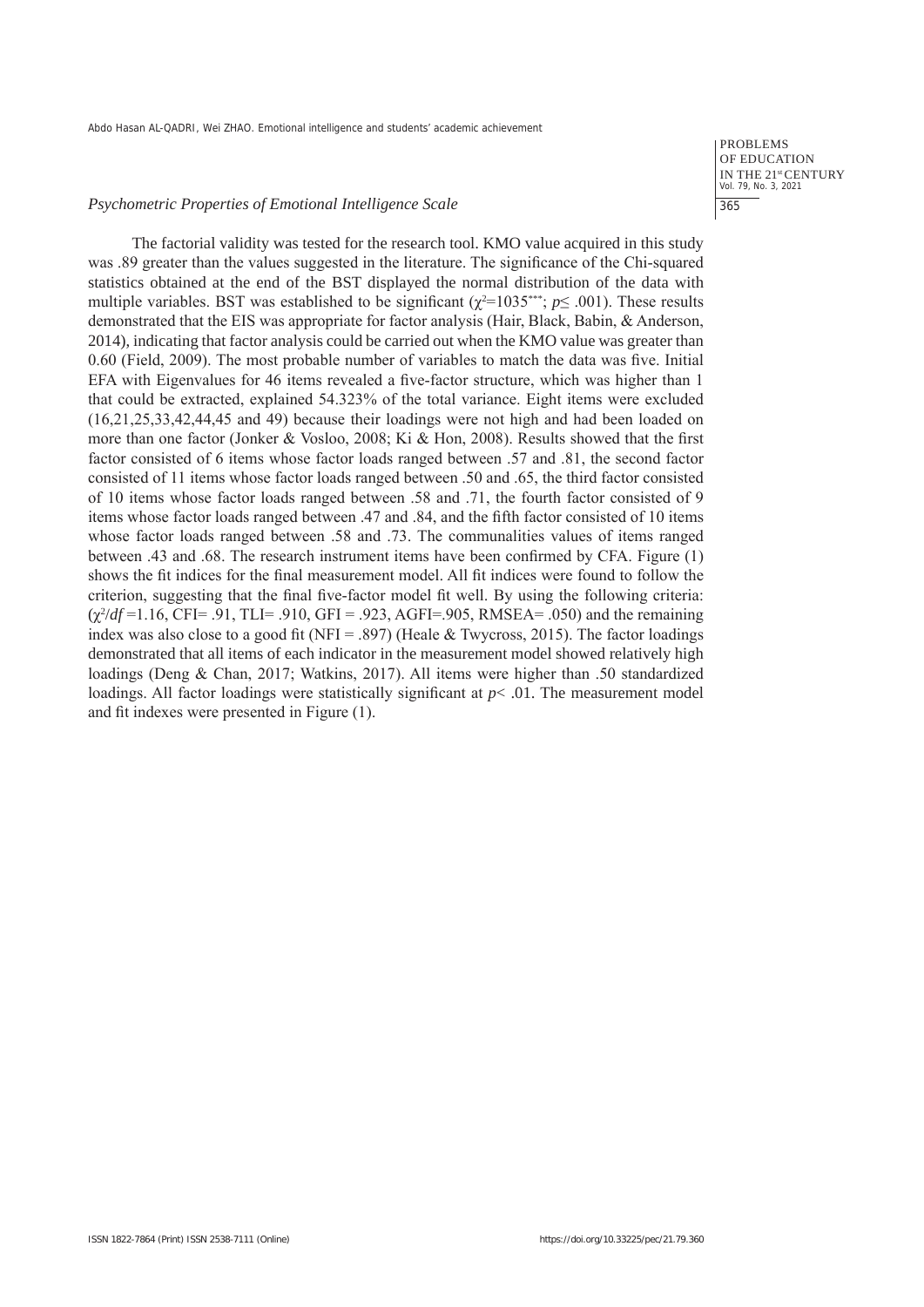PROBLEMS OF EDUCATION IN THE 21stCENTURY Vol. 79, No. 3, 2021 366

**Figure 1**

Five-factor Model of EIS Depending on CFA (46-Item)

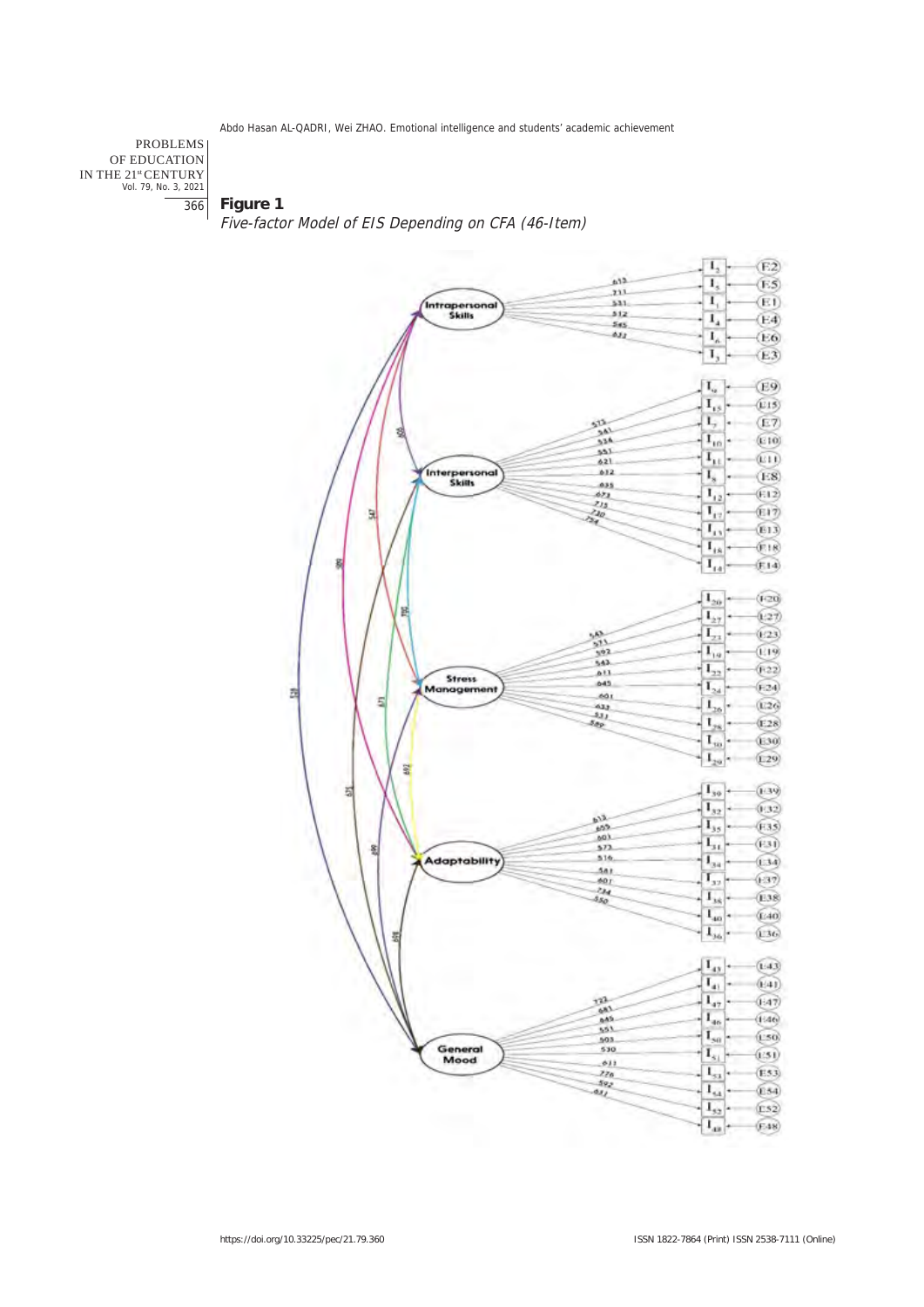#### *Reliability*

OF EDUCATION IN THE 21st CENTURY Vol. 79, No. 3, 2021 367

PROBLEMS

The reliability of EI subscale scores in the whole sample was .79, .81, .83, .86 and .74 for Cronbach's Alpha, McDonald's Omega, Test Re-Test, Composite Reliability (CR) and Average Variance Extracted (AVE), respectively as mentioned in Table (1). In this regard, researchers have chosen McDonald's Omega to measure reliability as a new coefficient that is recommended according to prior studies to be used for intelligence tests; hence, coefficient alpha may not be an accurate reliability index for the multidimensional scales, which are frequently referred to by researchers. On the contrary, the assumptions of model-based reliability estimate of omega coefficients are usually fewer and more practical than alpha coefficients (Deng & Chan, 2017; Watkins, 2017). Also, in this instrument, the reliability of each subscale was high and acceptable. In order to examine the internal accuracy of this measure, the Test Re-Test was validated by 50 students who responded to the scale items. Within a two-week interval between applications, students responded twice. The accuracy was 0.831 based on re-testing. This suggested that there was an appropriate stable coefficient predictor (Heale & Twycross, 2015). Most of the constructs in Table (1) agree with the AVE factor criterion, whereby the AVE factors are always greater than the square correlation  $(R^2)$ .

#### **Table 1**

Matrix of Reliability Coefficients, AVE and Squared Correlation among EI Factors

| Factor          | α   | ώ   | <b>Test</b><br>Re-<br><b>Test</b> | CR  | $AVE$ $1st$ |          | 2 <sub>nd</sub>    | 3 <sup>rd</sup>  | 4 <sup>th</sup> | 5 <sup>th</sup>     | Overall             |
|-----------------|-----|-----|-----------------------------------|-----|-------------|----------|--------------------|------------------|-----------------|---------------------|---------------------|
| 1 <sup>st</sup> | .78 | .79 | .77                               | .72 | .60         |          | $.37*$             | .30 <sup>°</sup> | .26             | .28                 | .35 <sup>°</sup>    |
| 2 <sub>nd</sub> | .82 | .82 | .85                               | .80 | .63         | $.61***$ |                    | $.49**$          | $.45$ **        | $.46$ <sup>**</sup> | $.47$ <sup>**</sup> |
| 3 <sup>rd</sup> | .74 | .75 | .84                               | .79 | .62         | $.55***$ | $.70***$           |                  | $.48**$         | $.49$ <sup>**</sup> | .45                 |
| 4 <sup>th</sup> | .71 | .73 | .79                               | .77 | .60         | $.51***$ | $.67^{***}$ .69*** |                  |                 | $.49^{**}$          | $.43$ <sup>**</sup> |
| 5 <sup>th</sup> | .81 | .82 | .80                               | .83 | .68         | $.53***$ |                    | $.68***$ .70***  | $.70***$        |                     | $.41**$             |
| Overall         | .79 | .81 | .83                               | .86 | .74         | $.59***$ | $.68***$           | .67              | $.66***$        | $.64***$            |                     |

*Note*: \*\*\*  $p \leq .001$ , \*\*  $p \leq .01$ ,  $p \leq .05$ ,  $q =$  Cronbach's Alpha,  $\omega =$  McDonald's Omega, CR= Composite Reliability, Values below the diagonal are correlations among constructs, and values above diagonal are squared correlations. All correlation values are statistically significant at ρ≤.001, AVE= Average Variance Extracted

# **Research Results**

The descriptive statistics of EI models scores clarified that factor 5 scored the highest mean (*M*=45.62, *SD* = 8.92) followed by factor 3 (*M*=31.80, *SD*= 6.84), factor 2 (*M*=31.79, *SD*= 6.81), factor 4 (*M*= 27.07, *SD*= 5.98), and factor 1 (*M*= 27.07, *SD*= 5.99) and the overall of EIS (*M*= 159.38, *SD*= 29.48). The mean score of academic achievement was (*M*= 78.92, *SD*= 9.14). Table (2) provides other descriptive statistics.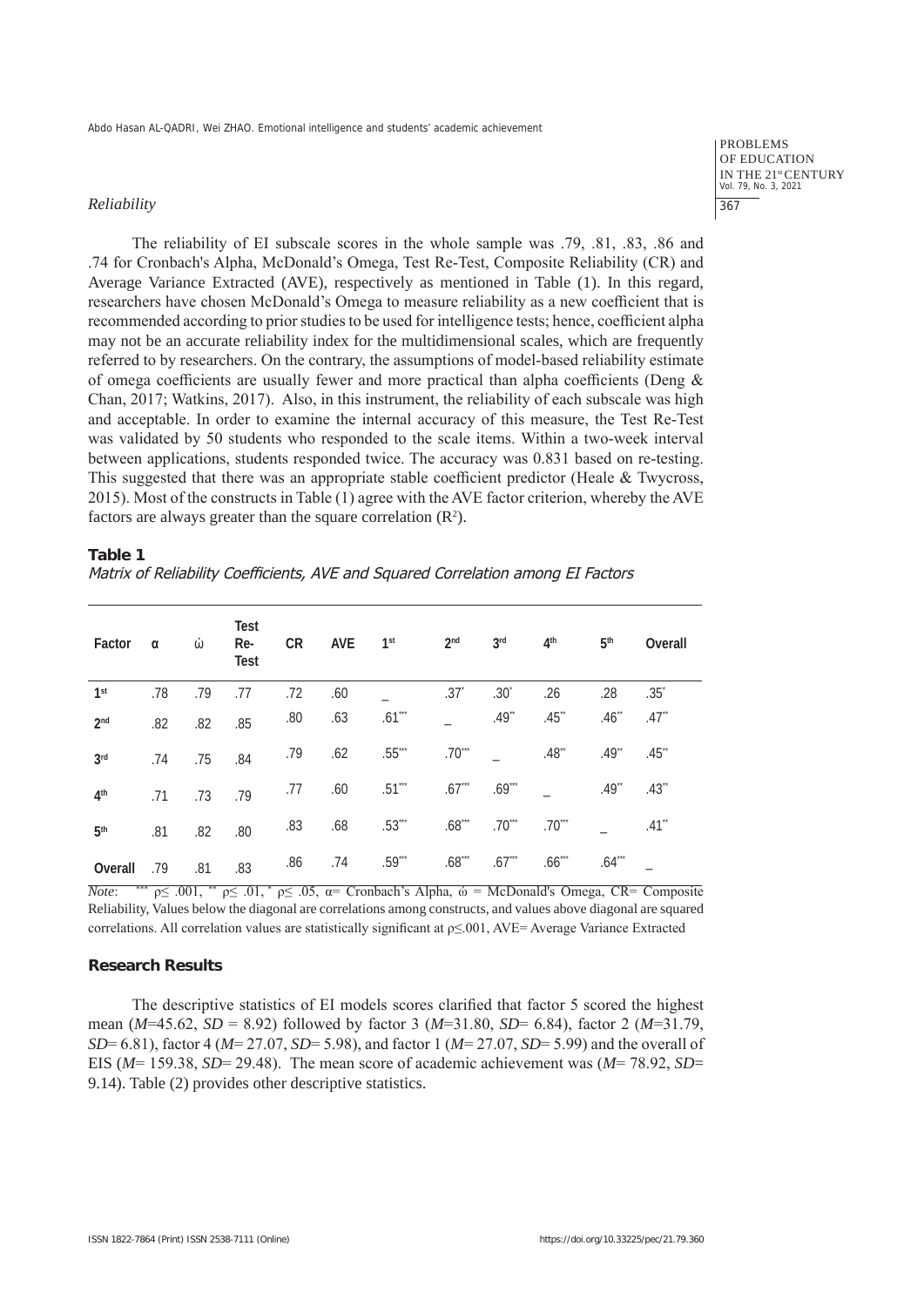#### PROBLEMS OF EDUCATION IN THE 21st CENTURY Vol. 79, No. 3, 2021 368

# **Table 2** Descriptive Statistics of EI Scores

| Dimension            | N   | Range | Σ     | М      | SD    | $\sigma^2$ |
|----------------------|-----|-------|-------|--------|-------|------------|
| Intrapersonal skills | 303 | 20    | 4880  | 27.07  | 5.99  | 35.85      |
| Interpersonal skills | 303 | 34    | 9631  | 31.79  | 6.81  | 46.34      |
| Stress management    | 303 | 34    | 9635  | 31.80  | 6.84  | 46.81      |
| Adaptability         | 303 | 33    | 8201  | 27.07  | 5.98  | 35.76      |
| General mood         | 303 | 40    | 12944 | 45.62  | 8.92  | 79.50      |
| EI (Overall)         | 303 | 125   | 48291 | 159.38 | 29.48 | 869.28     |
| Academic Achievement | 303 | 35    | 23914 | 78.92  | 9.14  | 83.62      |

*Note*: Σ= Sum of scores, *M*= Mean, *SD*= Standard deviation, σ<sup>2</sup>= Variance

**The first research hypothesis is:** A positive relationship between emotional intelligence factors and academic achievement of students for each factor model specifically and Overall. So, the relationships were positive and agreed with the hypothesis. This hypothesis was accepted as follows:

The regression analysis was used to predict academic achievement based on emotional intelligence. Table (3) and Figure display the results of testing the five factors of EI models (2). The findings showed that emotional intelligence and academic achievement have a positive relationship that is statistically important. The significance of each factor of emotional intelligence and the academic achievement of students has been defined by the F value in addition to defining significance between the overall factor models of emotional intelligence and the academic achievement. It was possible to predict the academic achievement scores through the student's emotional intelligence. The values of the first factor "Intrapersonal Skills" are (R Square = .35),  $(\beta = .59)$  and (F value =4.47). The second factor "Interpersonal Skills" (R Square = .50),  $(\beta = .71)$  and (F value =9.37). The third factor "Stress Management" (R Square = .49),  $(\beta = .70)$  and (F value = 8.92). The fourth factor "Adaptability" (R Square = .56),  $(\beta = .75)$ , (F value = 7.01). The fifth factor "General Mood" (R Square= .64),  $(\beta = .80)$ , (F value= 10.10). and Overall (R Square= .64),  $(\beta = 80)$  and (F value= 7.91). So, there was a noticeable effect of emotional intelligence with all its factor models on the academic achievement.

#### **Table 3**

Correlations and Regressions between EI Factors and Academic Achievement

| Variables                                               | В   | $R^2$ | <b>Fstimate</b> | F-Value               | р     |
|---------------------------------------------------------|-----|-------|-----------------|-----------------------|-------|
| Intrapersonal Skills $\rightarrow$ Academic Achievement | .59 | .35   | 1.89            | $4.47^{4}$            | .011  |
| Interpersonal Skills $\rightarrow$ Academic Achievement | .71 | .50   | 2.94            | $9.37$ <sup>""</sup>  | .0001 |
| Stress Management $\rightarrow$ Academic Achievement    | .70 | .49   | 2.89            | 8.92                  | .0001 |
| Adaptability $\rightarrow$ Academic Achievement         | .75 | .56   | 2.51            | $7.01$ <sup>***</sup> | .0001 |
| General Mood $\rightarrow$ Academic Achievement         | .80 | .64   | 3.35            | $10.10^{44}$          | .0001 |
| $Overall \rightarrow Academic$ Academic Achievement     | .80 | .64   | 2.79            | $7.91$ <sup>***</sup> | .0001 |

*Note*: \*\*ρ≤ .01; \*\*\*ρ≤ .001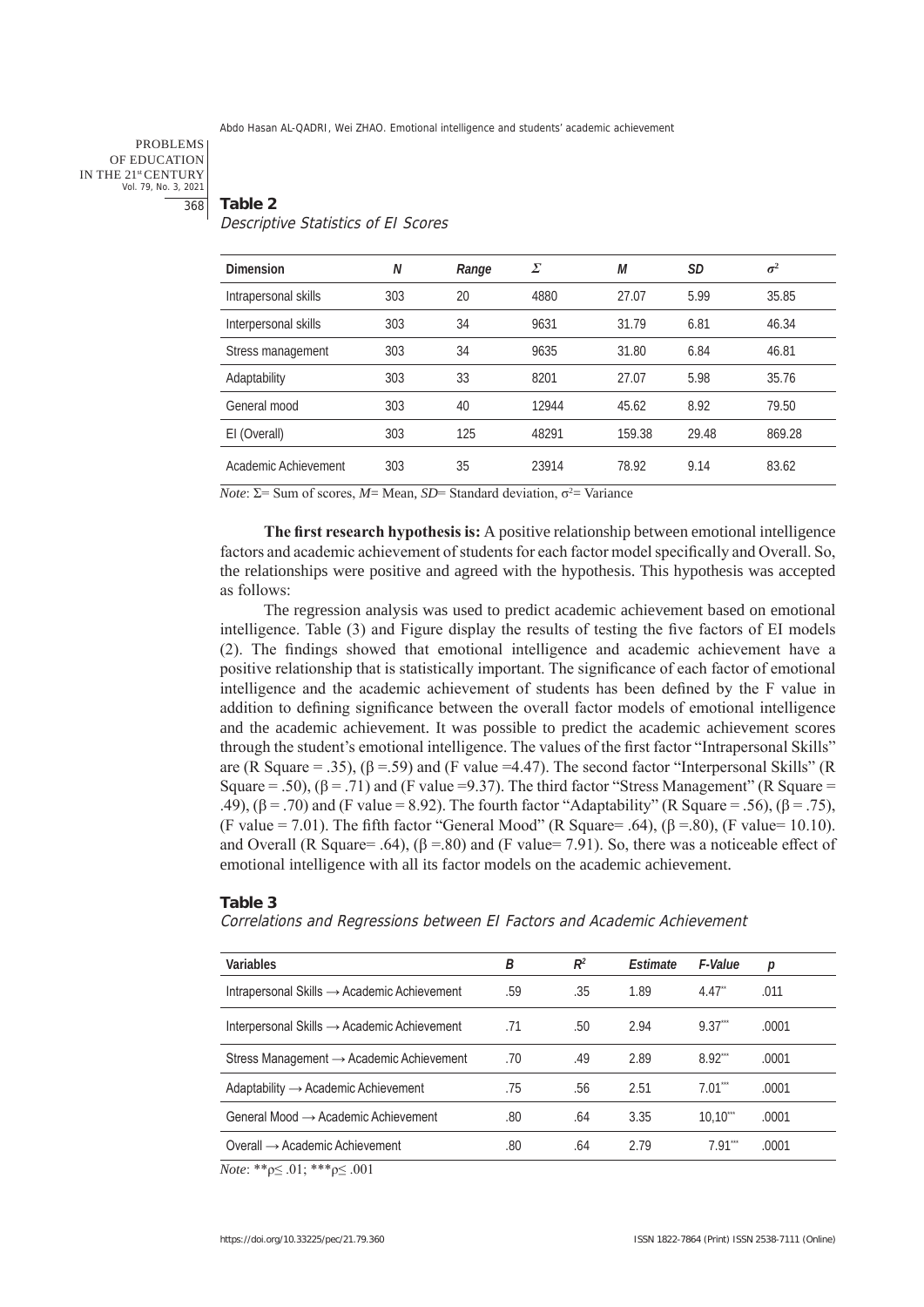PROBLEMS OF EDUCATION IN THE 21<sup>st</sup> CENTURY<br>Vol. 79, No. 3, 2021 369

# **Figure 2** The Relationship between EI and Academic Achievement



**The second research hypothesis is** determining the level of emotional intelligence of students with five categories distributed among (very high – high – moderate – low – very low). This hypothesis has been accepted as follows:

The level of each factor in the emotional intelligence scale of students in Arabic schools was determined by calculating the range after calculating arithmetic observations mean for five times.

Range = maximum  $(x_i)$  – minimum $(x_i)$ . It is worth mentioning that the EIS contains five options. The range was divided by five to determine the length of the category  $(L_1) = 20/5 = 4$ ,  $(L_2)$  =34/ 5=7,  $(L_3)$  =34/ 5=7,  $(L_4)$  =33/ 5=7,  $(L_5)$  =40/ 5=8, and  $(L_{\text{overall}})$  =125/ 5=25. (Al-Qadri, Wei, Al-khresheh, Chen, & Hali, 2018).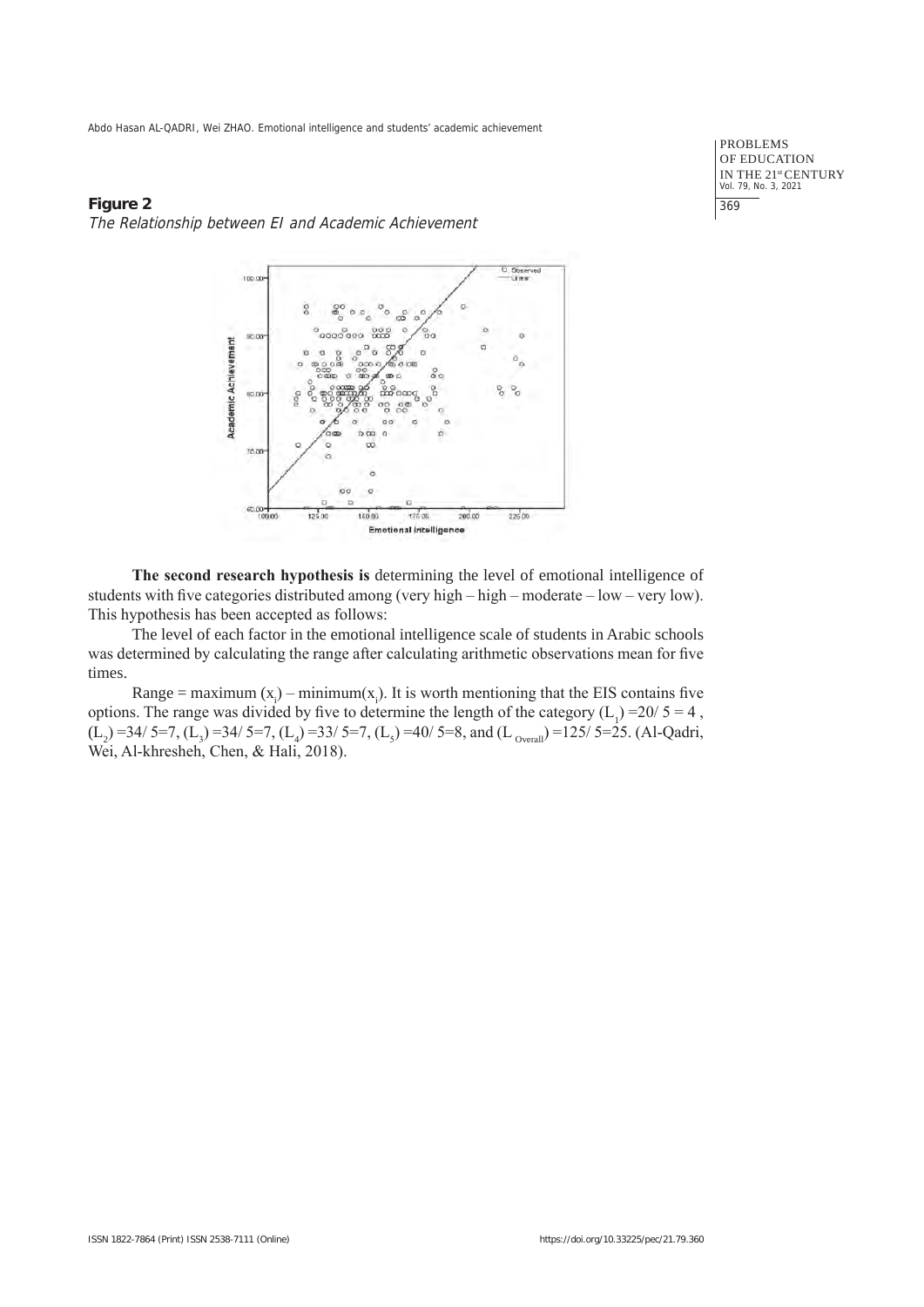#### PROBLEMS OF EDUCATION IN THE 21st CENTURY Vol. 79, No. 3, 2021

#### 370 **Table 4**

#### The Levels of EI of Students

| Dimension       |                        | Very<br>High    | High        | Moderate Low |                | Very<br>low    | Range $\Sigma$ |       | M(SD)             | %  | $\sigma^2$ |
|-----------------|------------------------|-----------------|-------------|--------------|----------------|----------------|----------------|-------|-------------------|----|------------|
|                 | The category           | $27 -$<br>above | $22 - 26$   | $17 - 21$    | $12 - 16$      | $7 - 11$       |                |       |                   |    |            |
| 1 <sup>st</sup> | No. of<br>participants | 13              | 60          | 101          | 90             | 39             | 20             | 4880  | 27.07<br>(5.99)   | 54 | 35.85      |
|                 | %                      | $\overline{4}$  | 20          | 33           | 30             | 13             |                |       |                   |    |            |
|                 | The category           | $47 -$<br>above | 39-46       | $31 - 38$    | 23-30          | $15-22$        |                |       |                   |    |            |
| 2 <sup>nd</sup> | No. of<br>students     | 42              | 58          | 82           | 76             | 45             | 34             | 9631  | 31.79<br>(6.81)   | 58 | 46.34      |
|                 | $\%$                   | 14              | 19          | 27           | 25             | 15             |                |       |                   |    |            |
|                 | The category           | $46 -$<br>above | 38-45       | $30 - 37$    | 22-29          | $14-21$        |                |       |                   |    |            |
| 3 <sup>rd</sup> | No. of<br>students     | 35              | 63          | 84           | 70             | 51             | 34             | 9635  | 31.80<br>(6.84)   | 64 | 46.81      |
|                 | $\%$                   | 11              | 21          | 28           | 23             | 17             |                |       |                   |    |            |
|                 | The category           | 42-above        | 34-41       | $26 - 33$    | 18-25          | $10-17$        |                |       |                   |    |            |
| 4 <sup>th</sup> | No. of<br>students     | 30              | 48          | 94           | 82             | 49             | 33             | 8201  | 27.07<br>(5.98)   | 60 | 35.76      |
|                 | $\%$                   | 10              | 16          | 31           | 27             | 16             |                |       |                   |    |            |
|                 | The category           | 45-above        | 36-44       | $27 - 35$    | 18-26          | $9 - 17$       |                |       |                   |    |            |
| 5 <sup>th</sup> | No. of<br>students     | 56              | 131         | 89           | 15             | 12             | 40             | 12944 | 48.62<br>(8.92)   | 85 | 79.50      |
|                 | $\%$                   | 19              | 43          | 29           | 5              | $\overline{4}$ |                |       |                   |    |            |
|                 | The category           | 182<br>-above   | 156-<br>181 | 130-155      | $104 -$<br>129 | 78-103         |                |       |                   |    |            |
| Overall         | No. of<br>students     | 43              | 69          | 103          | 57             | 31             | 125            | 48291 | 159.38<br>(29.48) | 69 | 869.28     |
|                 | $\%$                   | 14              | 23          | 34           | 19             | 10             |                |       |                   |    |            |

**The third research hypothesis**: A statistically significant differences in the Emotional Intelligence of students according to gender (males - females) variable. This hypothesis has been accepted as follows: gender in emotional intelligence was accepted through the differences between males and females and analyzed using an independent T-test. Results are presented in table (5) and figure (3). As the means show, both males and females scored highly in the fifth dimension, "General Mood," but female students scored highest in the entire EIS. There were also statistically significant differences in motivation to learn based on gender, and statistically significant differences in the academic achievement of students based on the same gender variable, demonstrating the positive relationship between emotional intelligence and academic achievement.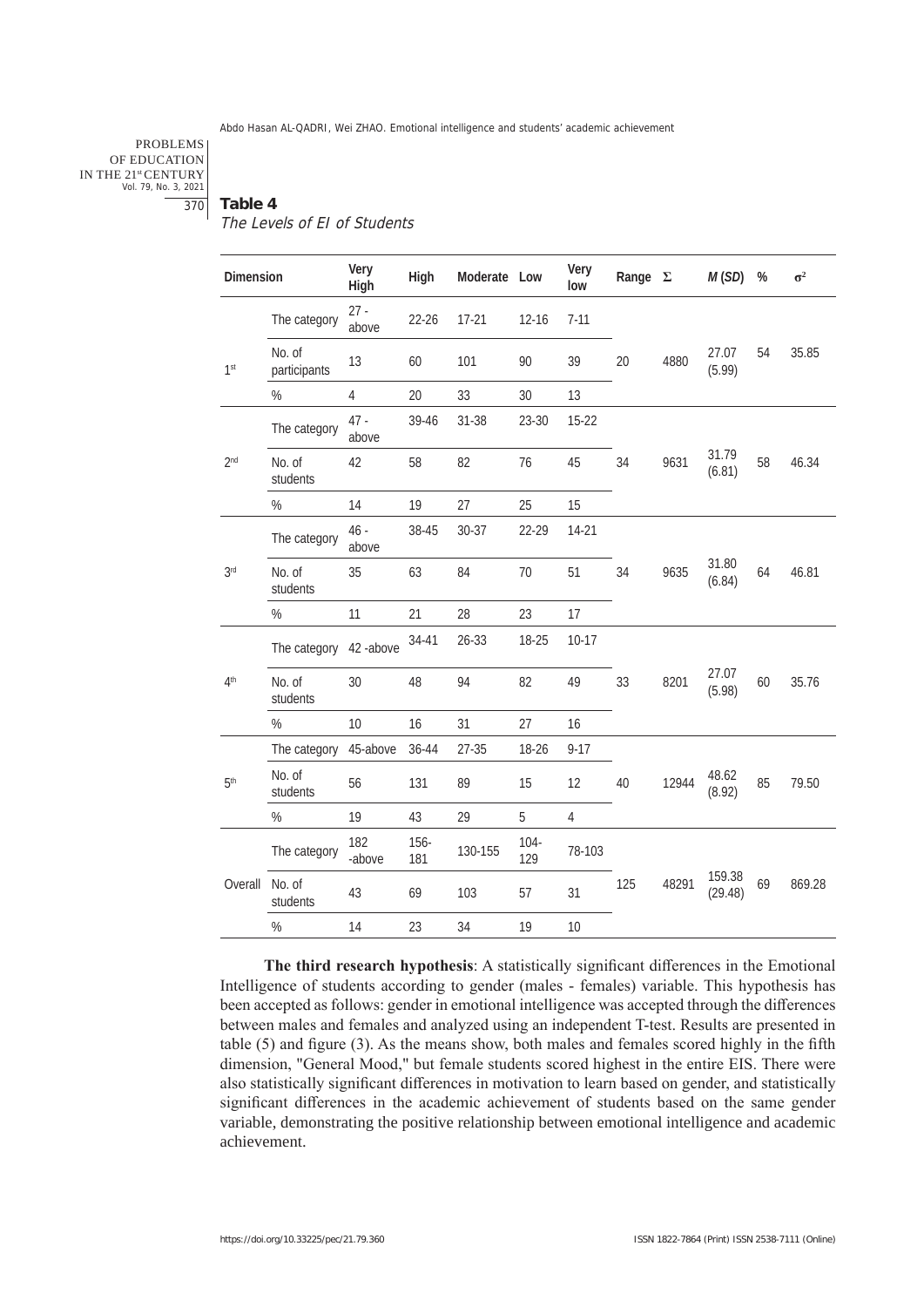PROBLEMS OF EDUCATION IN THE 21<sup>st</sup> CENTURY<br>Vol. 79, No. 3, 2021 371

# **Table 5** Gender Difference of EI

| Factor                  | Gander | No. of<br>students | М      | SD    | t-test               | df  | p    |
|-------------------------|--------|--------------------|--------|-------|----------------------|-----|------|
| 1 <sup>st</sup>         | Male   | 116                | 15.49  | 3.75  | $-2.12$ <sup>*</sup> | 301 | .03  |
|                         | Female | 187                | 19.49  | 4.09  |                      |     |      |
| 2 <sub>nd</sub>         | Male   | 116                | 30.59  | 6.22  | $-2.44$              | 301 |      |
|                         | Female | 187                | 34.53  | 7.06  |                      |     | .02  |
| 3rd                     | Male   | 116                | 30.56  | 6.04  | $2.50$ <sup>**</sup> | 301 | .01  |
|                         | Female | 187                | 35.57  | 7.21  |                      |     |      |
| 4 <sup>th</sup>         | Male   | 116                | 25.93  | 5.41  | $-2.63$              | 301 | .01  |
|                         | Female | 187                | 30.77  | 6.22  |                      |     |      |
| 5 <sup>th</sup>         | Male   | 116                | 50.24  | 8.68  | $-3.03$              |     | .001 |
|                         | Female | 187                | 57.10  | 11.88 |                      | 301 |      |
|                         | Male   | 116                | 152.81 | 24.81 | $-3.10$ "            |     |      |
| Overall                 | Female | 187                | 163.45 | 31.42 |                      | 301 | .001 |
| Academic<br>Achievement | Male   | 116                | 76.00  | 8.50  | $-2.13$              |     |      |
|                         | Female | 187                | 79.88  | 10.13 |                      | 301 | .02  |

*Note:* \*\*  $p \le 0.01$ , \*  $p \le 0.05$ ,  $\Sigma$ = Sum of scores, *M*= Mean, *SD*= Standard deviation,  $\sigma^2$ = Variance

# **Figure 3**

EI Factors Means

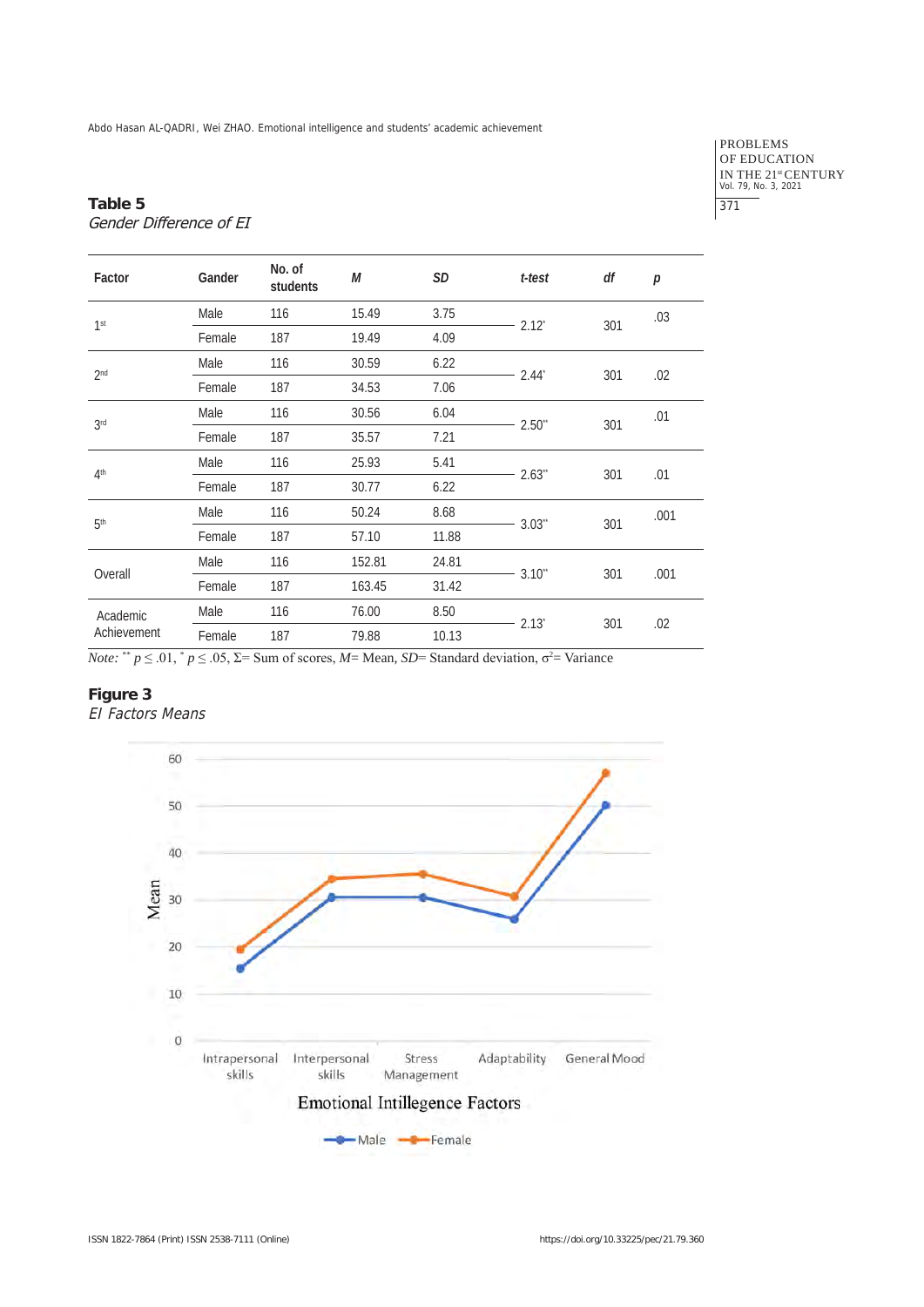PROBLEMS OF EDUCATION IN THE 21st CENTURY Vol. 79, No. 3, 2021 372

**The fourth research hypothesis:** A statistically significant differences in Emotional Intelligence of students according to grade  $(7<sup>th</sup>, 8th, and 9<sup>th</sup>)$  variable. This hypothesis was rejected as follows: grade in emotional intelligence was rejected.

Table 6 displays the mean scores for each of the five dimensions, broken down by grade. No statistically significant variations between the five factors models according to grade variable were observed, highlighting the positive relationship between emotional intelligence and student academic achievement. One way ANOVA has been used for this hypothesis test.

#### **Table 6**

The Differences among Students Score of EIS according to the Grade Variable

| Factor                  | Grade   | N   | M      | <b>SD</b> |                                | Mean<br>Square | df             | F    | р    |
|-------------------------|---------|-----|--------|-----------|--------------------------------|----------------|----------------|------|------|
|                         | Seventh | 118 | 15.97  | 3.56      | <b>Between Groups</b>          | 30.44          | $\overline{2}$ |      |      |
| 1 <sup>st</sup>         | Eighth  | 93  | 15.63  | 4.32      | Within Groups                  | 15.81          | 300            | 1.93 | .15  |
|                         | Ninth   | 92  | 16.75  | 4.12      | Total                          |                | 302            |      |      |
| Total                   |         | 303 | 16.11  | 3.99      |                                |                |                |      |      |
|                         | Seventh | 118 | 31.56  | 6.55      | 31.40<br><b>Between Groups</b> |                | $\overline{2}$ |      |      |
| 2 <sub>nd</sub>         | Eighth  | 93  | 31.40  | 6.61      | Within Groups                  | 46.43          | 300            | .68  | .51  |
|                         | Ninth   | 92  | 32.47  | 7.33      |                                |                | 302            |      |      |
| Total                   |         | 303 | 31.79  | 6.81      | Total                          |                |                |      |      |
|                         | Seventh | 118 | 32.09  | 6.48      | <b>Between Groups</b>          | 20.74          | 2              |      |      |
| 3rd                     | Eighth  | 93  | 31.25  | 7.28      | Within Groups                  | 46.99          | 300            | .44  | .64  |
|                         | Ninth   | 92  | 31.98  | 6.87      |                                |                |                |      |      |
| Total                   |         | 303 | 31.80  | 6.84      | Total                          |                | 302            |      |      |
| 4 <sup>th</sup>         | Seventh | 118 | 26.99  | 5.93      | Between Groups                 | 12.71          | $\overline{2}$ |      |      |
|                         | Eighth  | 93  | 26.75  | 5.67      | Within Groups                  | 35.91          | 300            | .35  | .70  |
|                         | Ninth   | 92  | 27.48  | 6.38      |                                |                |                |      |      |
| Total                   |         | 303 | 27.07  | 5.98      | Total                          |                | 302            |      |      |
|                         | Seventh | 118 | 53.169 | 10.64     | <b>Between Groups</b>          | 29.14          | $\overline{2}$ |      | .784 |
| 5 <sup>th</sup>         | Eighth  | 93  | 52.258 | 10.79     | Within Groups                  | 119.76         | 300            | .243 |      |
|                         | Ninth   | 92  | 52.282 | 11.46     | Total                          |                | 302            |      |      |
| Total                   |         | 303 | 52.620 | 10.92     |                                |                |                |      |      |
|                         | Seventh | 118 | 159.79 | 28.34     | <b>Between Groups</b>          | 327.21         | 2              |      |      |
| Overall                 | Eighth  | 93  | 157.29 | 29.60     | Within Groups                  | 872.89         | 300            | .38  | .69  |
|                         | Ninth   | 92  | 160.96 | 30.98     |                                |                | 302            |      |      |
| Total                   |         | 303 | 159.38 | 29.48     | Total                          |                |                |      |      |
|                         | Seventh | 118 | 78.31  | 8.79      | <b>Between Groups</b>          | 143.79         | $\overline{2}$ |      |      |
| Academic<br>Achievement | Eighth  | 93  | 80.39  | 9.69      | Within Groups                  | 83.22          | 300            |      |      |
|                         | Ninth   | 92  | 78.23  | 8.94      |                                |                |                |      |      |
| Total                   |         | 303 | 78.92  | 9.14      | Total                          |                | 302            | 1.73 | .18  |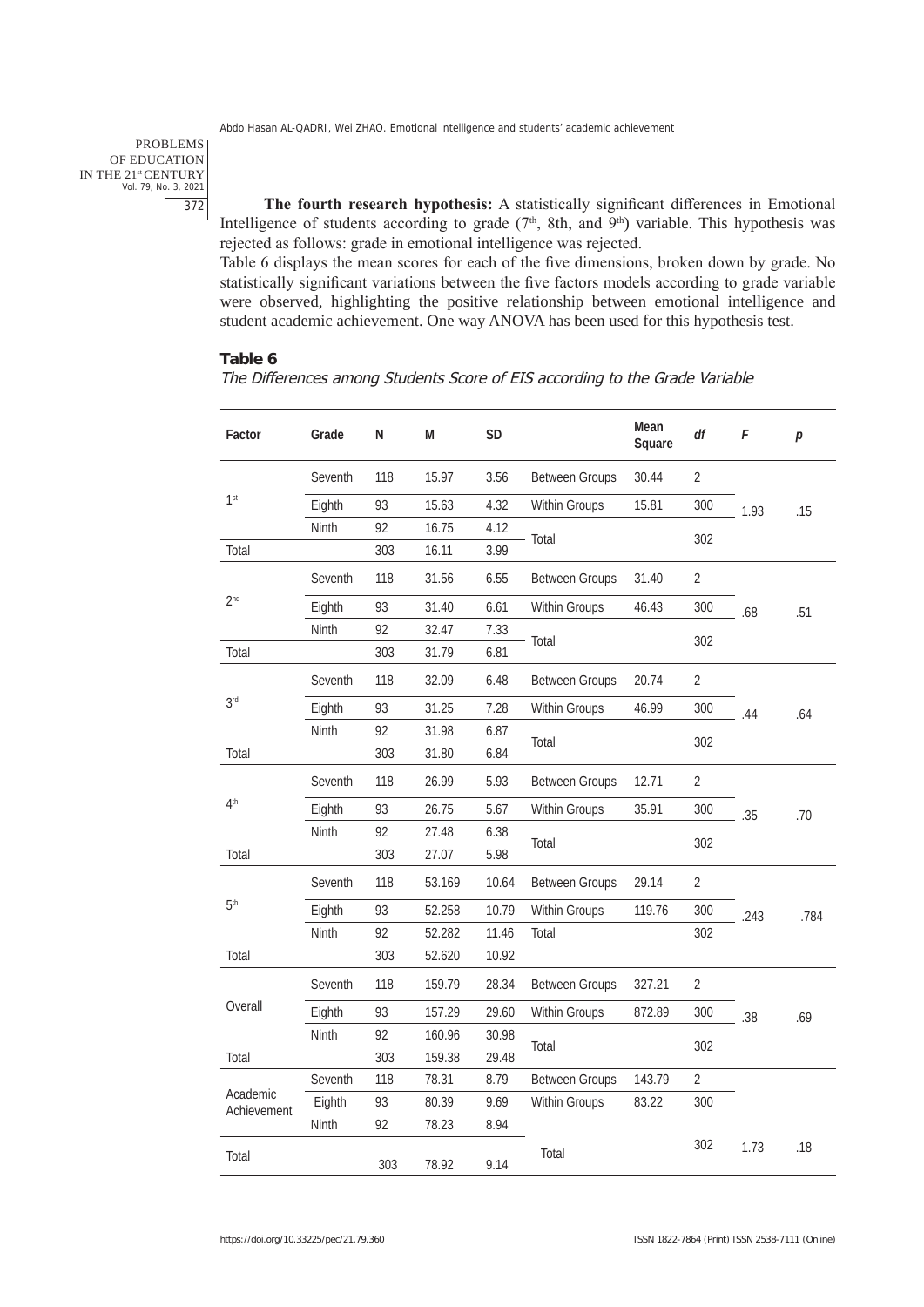#### **Discussion**

PROBLEMS OF EDUCATION IN THE 21st CENTURY Vol. 79, No. 3, 2021 373

The purpose of this study was to determine the possibility of a relationship between Emotional Intelligence (EI) and the academic achievement of Arabic basic school students in China. For reaching this goal, an additional study was to develop a diagnostic tool to be a standard for measuring the Emotional Intelligence of students.

# *Positive Relationships between the Emotional Intelligence Factors and Academic Achievement of Students for each Model Specifically and Overall*

The acquisition of diverse emotional intelligence may be paramount in the success of a student. Researchers including Cherniss (2001), Goleman (1995), and O'Neil (1996) posited that putting a higher estimate upon emotional intelligence relative to its importance to intellectual quotient (IQ) could be the key to procuring better academic output from students. Several studies have left researchers convinced that there is an unquestionable connection between academic success and emotional intelligence (Ebinagbome et al., 2011). This study aimed to analyze the emotional intelligence of a select number of students. Thus, a comparative analysis of individual students' academic results over an academic year was obtained (Franco et al., 2017; Meshkat & Nejati, 2017). For statistical analysis, correlation and regression were the methods of choice. The aim of this study was to look into the connection between EI and academic achievement. According to the findings, students' EI was strongly related to their academic achievement. The significant link discovered between EI and student academic achievement could pique curriculum developers' interest in learning more about EI's impact on achievement. Many studies have shown that emotional intelligence has a positive impact on academic performance (Mustafa Ali Khalaf, 2016; Preeti, 2013; Rode et al., 2007). In other studies, the connection between emotional intelligence and achievement was weak but important (Festus, 2012). On the other hand, some studies found no connection between emotional intelligence and academic achievement (Hansenne & Legrand, 2012; Kashani, Azimi, & Vaziri, 2012; Pope, Roper, & Qualter, 2011). The strong link between EI and academic achievement can be explained by the fact that EI encourages people to suppress negative emotions like frustration, self-doubt, tension, and anxiety and instead concentrate on positive emotions like trust, empathy, and congeniality (Sunil & Rooprai, 2009). For two reasons, Factor 5 (General Mood) was linked to academic achievement. First, academic success necessitates a great deal of self-reliance and strain. Second, the most scholarly study is self-directed, which necessitates a high degree of self-control. As a result, people who are fully conscious of their feelings would do well in school. Zarezadeh (2013) claimed that there is a significant correlation between students' achievement and General Mood. The study of Payton et al. (2000), Parker et al. (2004), and Fatum(2008) founded a positive moderate correlation between emotional intelligence and academic achievement of students (Fatum, 2008). Also, a positive correlation between EI and academic achievement proved by (Yahaya et al., 2012).

In general, the emotional intelligence domains studied in this research are related to academic performance, student achievement, motivation, and matching study of Jennings (2011) since positive emotions are associated with success, while negative emotions are associated with failure. Emotions and priorities, according to Carver & Scheier (1998), predicted the results as came in the study outcomes of Pekrun, Elliot & Maier (2009) and were supported by this study (Georgia & Kourakou., 2018).

The researchers used regression analysis to see if EI is a good predictor of academic success. Regression analysis revealed that all EI variables have a substantial impact on academic achievement. These results are consistent with previous studies conducted by (Mayer & Salovey, 1997; Nasir & Masrur, 2010).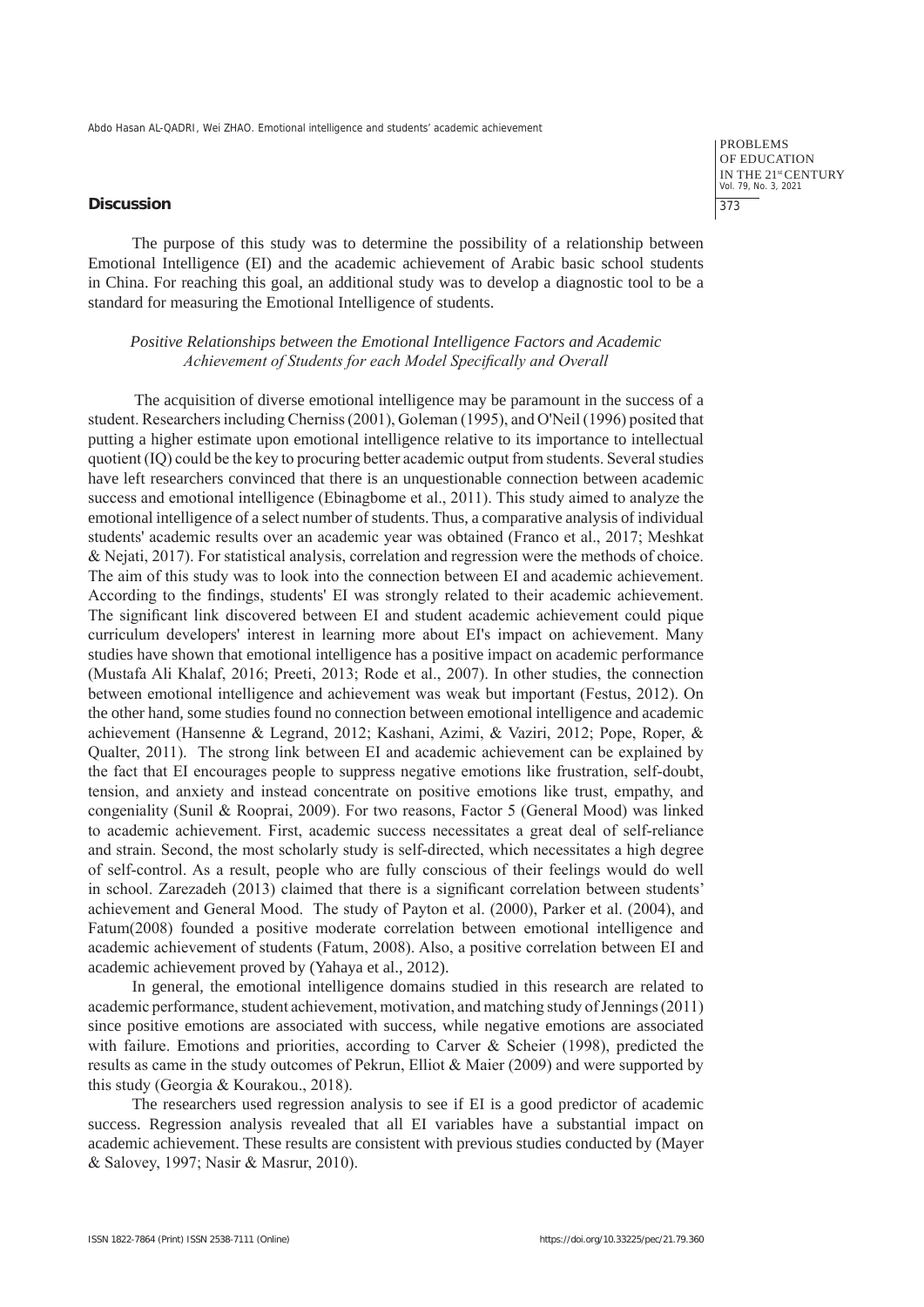PROBLEMS OF EDUCATION IN THE 21st CENTURY Vol. 79, No. 3, 2021 374

#### *Emotional Intelligence of Students with Five Categories*

From the previous results, students have better abilities at the mood states (the fifth factor). Regarding the general mood state, it is the most important component of emotional intelligence, according to Bar-On, since it is a motivating tool in problem-solving and stress tolerance, in addition to being an integral aspect of interpersonal interaction (Amado-Alonso, León-del-Barco, Mendo-Lázaro, Sánchez-Miguel, & Iglesias Gallego, 2019). An analysis of the research findings has substantiated the overarching research hypothesis of the investigative team. The findings, as depicted above, show the presence of positive emotional intelligence among students in five domains.

# *Statistically Significant Differences of Emotional Intelligence of Students according to Gender (males-females) Variable*

Gender (male-female) differences in EIS were analyzed using the independent t-test, and the means indicate statistically significant differences found in EIS. Females are more conscious of their feelings, display more sensitivity, and have better interpersonal skills than males. Alasmari (2014) discovered that females outperformed males in the following EI constructs: stress control, intrapersonal, interpersonal, adaptability, and general mood. They are emotionally intelligent in various ways that males are not due to a specific combination of the key components of EI. Males, on the other hand, are self –confident, optimistic, that the superiority of females in the interpersonal factor confirms the results of previous research (Perdomo et al., 2011; Santesso et al., 2006). Therefore, females show greater competences and abilities than males. These differences between males and females may be due to cultural influences and gender-specific family rearing practices, as other studies have suggested (Conway, 2000; Joseph & Newman, 2010). Contrary to popular belief, some studies showed that females were not more emotionally intelligent as compared to males (Ahmad, Bangash, & Khan, 2009). The result contradicted those reported by (Cakan & Altun, 2005; Depape et al., 2006; Meshkat & Nejati, 2017) that there was no significant gender differences in terms of EIS. Goleman (1998) reported that there were no gender gaps in EI, stating that while males and females could have different profiles of strengths and weaknesses in different areas of EL, their overall EI levels were equal. However, research conducted by (Mayer, Salovey, & Caruso, 2000), and more recently (Mandell & Pherwani, 2003) discovered that in both occupational and personal environments, females were more likely to score higher on measures of EI than males (Stys & Brown, 2004). Males scored higher in the adaptability and general mood factors, while females scored higher in the interpersonal and intrapersonal factors, as well as Total EQ, according to studies that used the EQ-i as a measuring instrument of EI (Bar-On & Parker, 2000; Ferrándiz, Hernández, Bermejo, Ferrando, & Sáinz, 2012; Santesso et al., 2006).

These findings from this study confirmed the outcome of an earlier study by (Fida et al.,2018). Both revealed that there was a notable statistical difference between learners from either gender. Data from the mean scores demonstrated that females outperformed males in all spheres of emotional intelligence. These results have been concretized by similar findings from Fayombo (2012), who discovered an existent link between sex, academic output, and emotional intelligence. The confirmation of a positive and notable association between managing emotions and academic output was made(Fayombo, 2012). An analysis of how learners expressed their feelings, coupled with findings from an independent t-test, showed a skewing of emotional intelligence towards females. Thus, the findings confirmed the long-held view that females are better at expressing their emotions. Studies by Fortin, Oreopoulos, & Phipps (2015) highlighted the increasing evidential data that male students were becoming less participatory in the education system and were being outperformed by their female counterparts when they become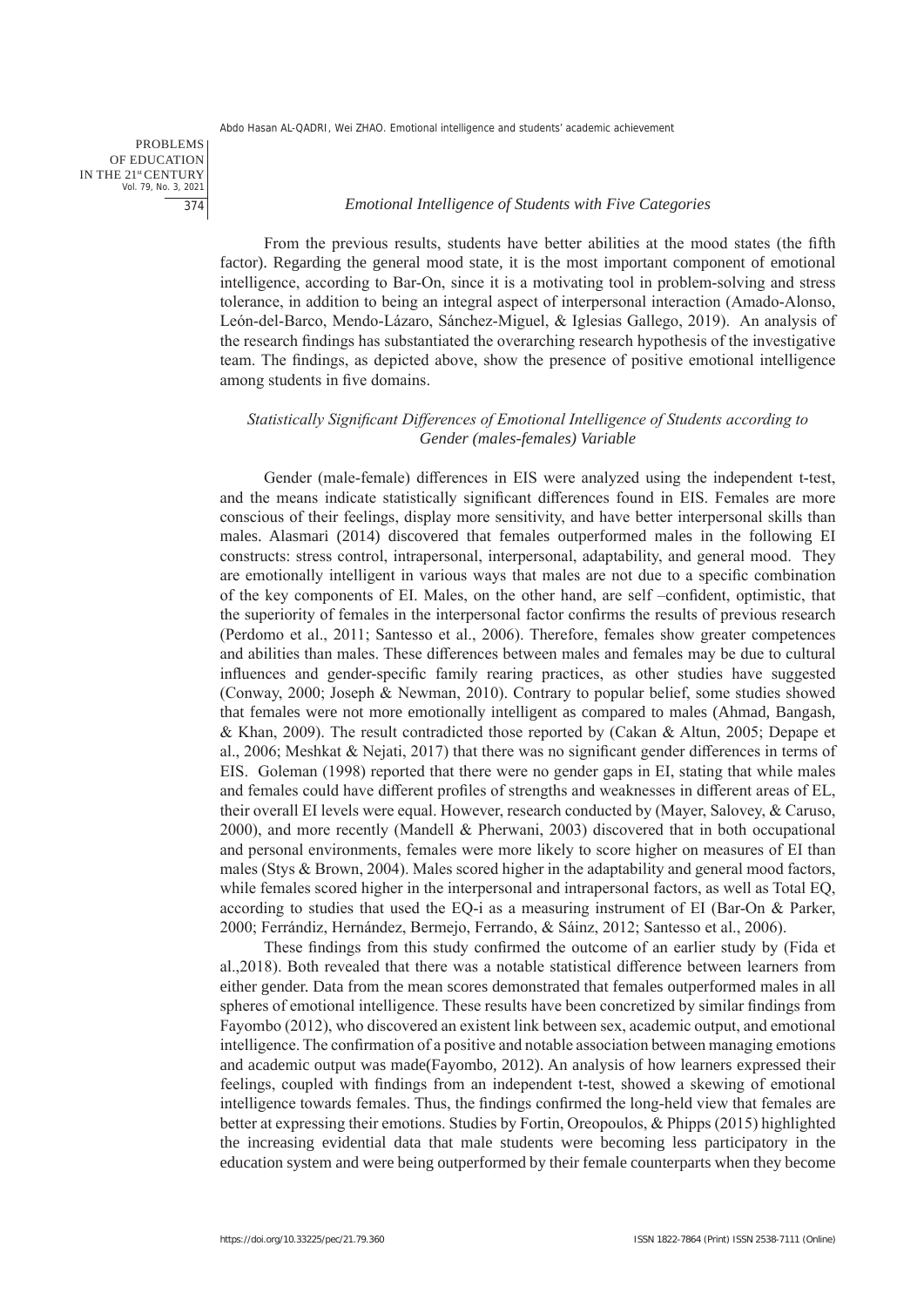PROBLEMS OF EDUCATION IN THE 21st CENTURY Vol. 79, No. 3, 2021 375

participants (MacCann et al., 2020). Here, it can be that this study emphasized several previous studies related to the emotional intelligence field. To clarify these differences, it is necessary to emphasize the importance of going beyond the scope of sexual differences in EI and to encourage non-stereotyped gender identity referents (Conway, 2000). Gender differences in EI have been observed since childhood; this may be due to a difference in emotional instruction between males and females (Brackett & Salovey, 2006).

> *Differences of Emotional Intelligence of Students according to Grade (7th ,8th, and 9th) Variable*

The findings of this study refute the widely held idea that higher grades lead to increased social and emotional intelligence (Bar-On, 2006) since there was no noticeable correlation between grades and emotional intelligence. The result is consistent with the findings of previous research (Balci-Celik & Deniz, 2008; Birks, McKendree, & Watt, 2009; Harrod & Scheer, 2005).

According to (Genç, Kuluşaklı, & Aydın, 2016), grade has no effect on any of the subdimensions of the Emotional Intelligence skills scale except problem-solving ability. However, the relationship is quite weak. A meta-analysis study conducted by MacCann in 2020 scoured nine databases, capturing 6139 citations for related emotional intelligence and found a few things. It was revealed a few notable differences in emotional intelligence and resulting in grade disparities between students in both past and present studies (Hermoso et al., 2020). The indication from studies conducted as late as November 1, 2016, stressed the unavailability of study data that showed a significant difference in grade variable based on students' emotional intelligence (C. MacCann et al., 2020). These results reasoned the nature of each study and the research instrument's contents according to its hypotheses and goals.

#### **Conclusions**

This research purposed to calculate the relationship between emotional intelligence and academic achievement of students based on the appropriate validation of emotional intelligence measure. Here, researchers clarified the work, which was done in the whole sections of this research.

First, our conceptualization and the research design included factors identified by Bar-On. This dissertation illustrated the analysis of the factors of emotional intelligence through some procedures: started with experts and specialists and pilot test for making sure the face validity and reliability of EIS, then found out construction validity by exploratory and conformity factor analysis for EIS items, which were reported 46 items distributed among 5 factors with appropriate loading for each item and factor as the final formulation of EIS which are, intrapersonal skills, interpersonal skills, stress management, adaptability and general mood. Second, the current research results confirmed the research hypotheses that the relationships among main variables of this research and the factor models for each main variable as emotional intelligence with the academic achievement of students based on the scholastic achievement list which was taken by Arabic schools' principles in China. Furthermore, there was a positive relationship between students' emotional intelligence and their academic achievements, with a statistically significant difference at level 0.01. Third, the emotional intelligence of students categorized into five levels (very high, high, moderate, low, and very low) for each factor and overall. Fourth, the demographic variables were examined. The study showed that there were statistically significant differences among students according to gender variable, and no statistically significant differences among students according to grade variable.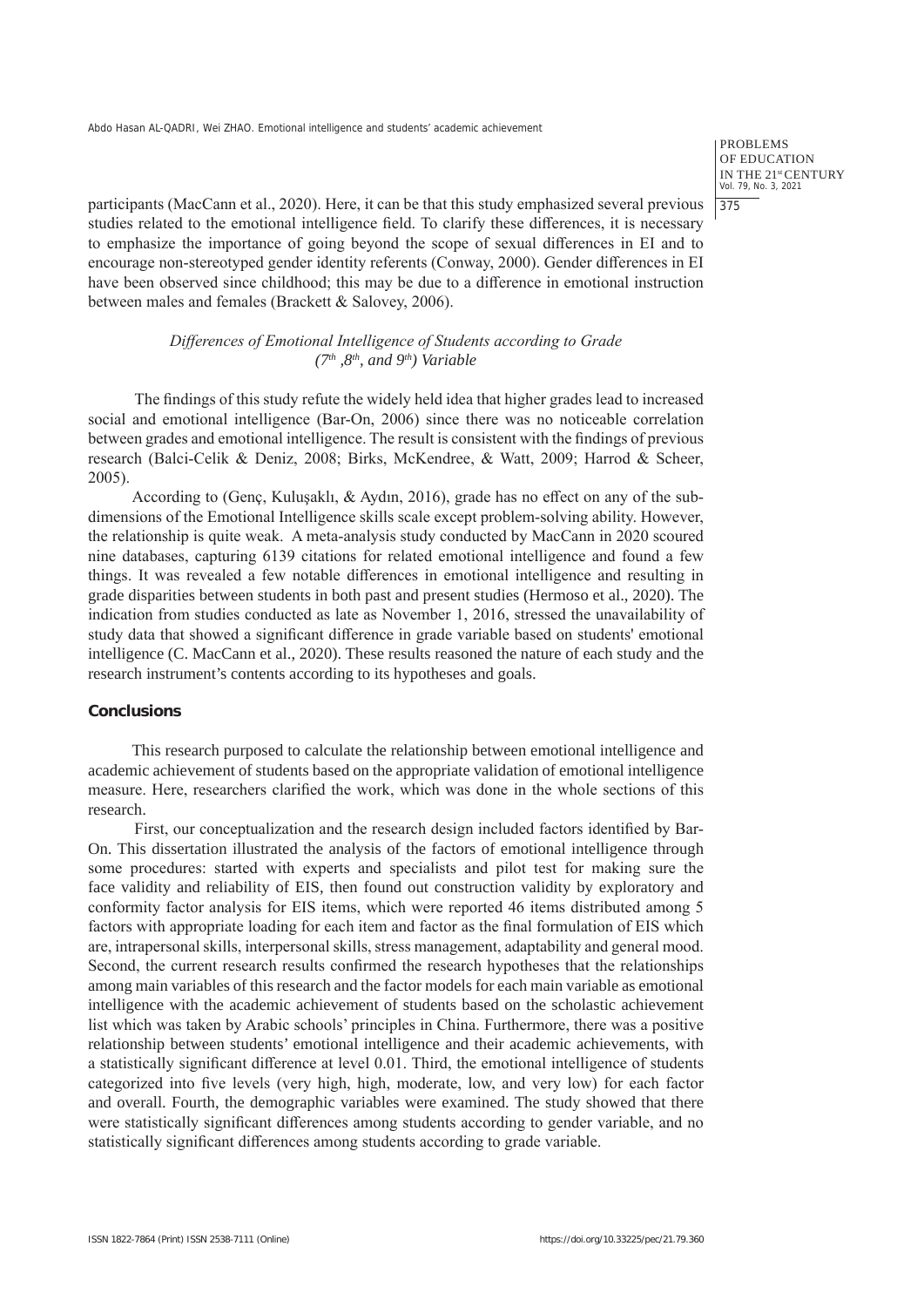PROBLEMS OF EDUCATION IN THE 21st CENTURY Vol. 79, No. 3, 2021 376

#### **Limitations and Research Directions**

The measures used in this research developed based on theoretical conceptions and several factor models of emotional intelligence (EI) of Bar-On and Parker (2000). EIS had a satisfactory construct validity through several stages started from the researchers reading, revision by specialists and experts in this field, and then applying it for the pilot tests and the emphasis that the scale items to be measured with the five aspects represented five models of emotional intelligence with excluding 14 items for the final EIS formulation as follows (Intrapersonal Skills, Interpersonal Skills, Stress Management, Adaptability, and General mood). So, EIS reliability examined by Cronbach's Alpha, McDonald's Omega, re-test (stability coefficient), CR and AVE. Also, the levels of emotional intelligence were explained. The relationships among the research variables were obtained by Structure Equation Molding (SEM). Data were processed through statistical analysis by EFA and then CFA. Data only sought from 303 students in different grades  $(7<sup>th</sup>, 8th, and 9<sup>th</sup>)$  in Arabic Schools in China and did not demographically represent the context of students from other communities. Therefore, the interpretation of the research results should be cautious in other contexts. The current research illustrated the differences according to gender and grade variables but did not explain the differences according to the school age, country, and years of living in China variables. Thus, it is recommended that future research studies should explore how to expand the constructs in measuring the characteristics of students diagnosed with EIS. So, developing the appropriate programs of emotional intelligence to increase the academic achievement of students are necessary. Besides, it is suggested that future research studies can adopt additional theoretical conceptions for measuring the multiple intelligence, creative thinking, reflective thinking, and critical thinking and their influences on the academic achievement of students in different stages. In addition, this observed relationship between EI and academic achievement should be investigated by considering emotional intelligence measures in future studies. Moreover, ecological validity needs to be further tested by different samples. However, the results of measures development were acceptable, and the hypotheses were accepted except for the grade variable in emotional intelligence, which strengthens the findings of this research.

# **Acknowledgements**

The authors appreciate the subsidy granted by the Cognitive and Behavior Research Center for Special Needs at Shaanxi Normal University (SNNU) in Xi'an, China, for the study presented here. The authors would like to thank the experts and specialists in this field, as well as the principals and teachers of the four schools that actively participated in this research project, for believing in our project and welcoming us into their daily work, and for allowing us access to their classrooms and students. Additionally, the school of education at SNNU represents the Dean, Vice dean and Professors for continue encouragement.

#### **References**

Ahmad, S., Bangash, H., & Khan, S. A. (2009). Emotional intelligence and gender differences. *Sarhad Journal of Agriculture*, *25*(1), 127-130.

- Al-Qadri, H. A., Wei, Z., Al-khresheh, H. M., Chen, X., & Hali, U. A. (2018). Teaching competencies for Arabic schools kindergarten teachers in China. *The Journal of Social Sciences Research* (Special Issue 5), 834-841. https://doi.org/10.32861/jssr.spi5.834.841
- Alasmari, A. (2014). Emotional intelligence and academic achievement: A comparative, gender-based study of undergraduate English language learners in Saudi Arabia. *Journal of Education and Practice*, *5*(6), 178-190.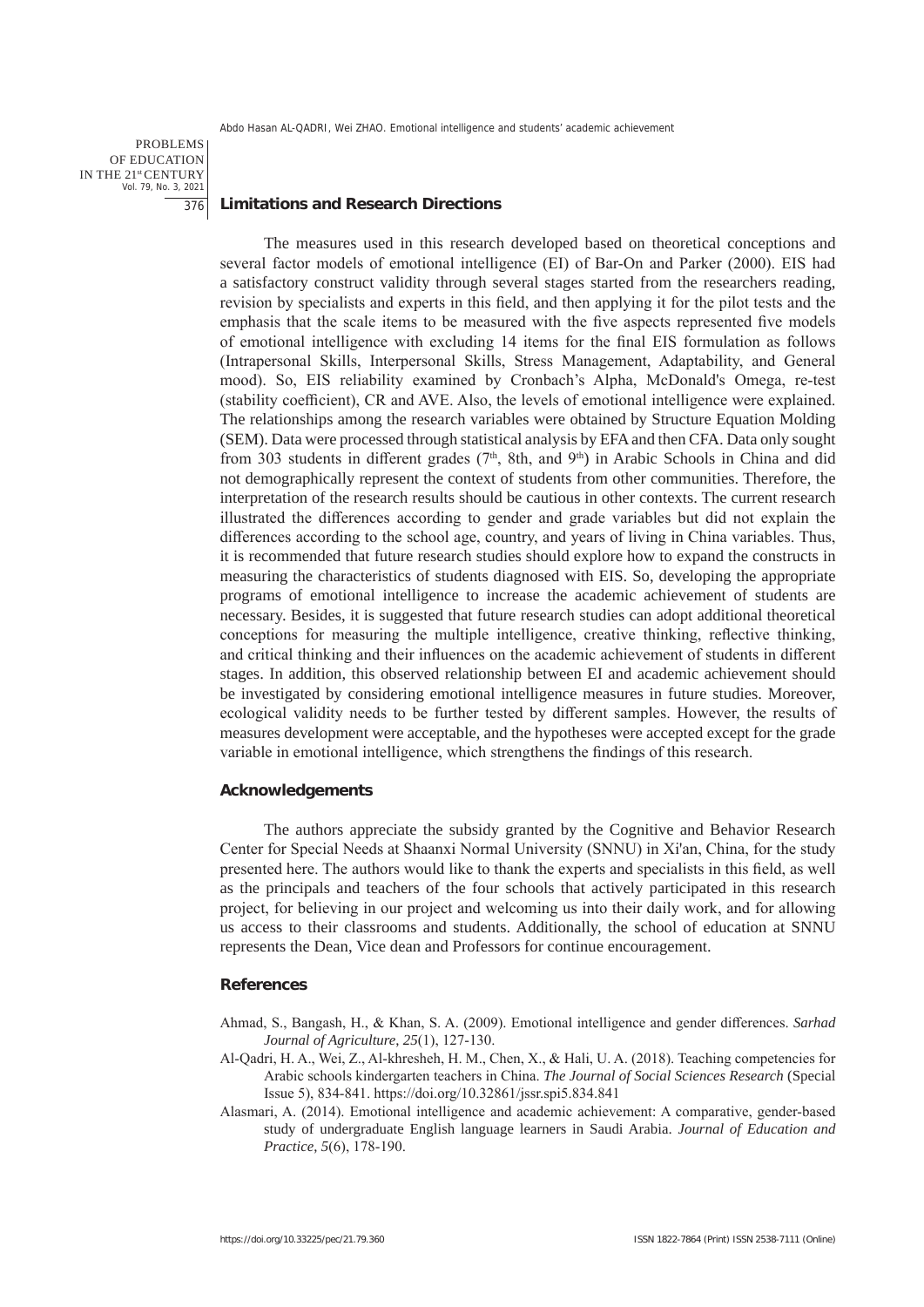PROBLEMS OF EDUCATION IN THE 21st CENTURY Vol. 79, No. 3, 2021 377

- Amado-Alonso, D., León-del-Barco, B., Mendo-Lázaro, S., Sánchez-Miguel, P., & Iglesias Gallego, D. (2019). Emotional intelligence and the practice of organized physical-sport activity in children. *Sustainability*, *11*(6), Article 1615. https://doi.org/10.3390/su11061615
- Balci-Celik, S., & Deniz, M. E. (2008). A comparison of Scouts' Emotional Intelligence levels with regards to age and gender variables: A cross-cultural study. *Elementary Education Online*, *7*(2), 376-383. http://ilkogretim-online.org.tr/vol7say2/v7s2m12.pdf
- Bar-On. (1997). *The Emotional Quotient Inventory (EQ-i): A test of emotional intelligence*. Toronto: Multi-Health Systems.
- Bar-On. (2003). How important is it to educate people to be emotionally and socially intelligent, and can it be done? *Perspectives in Education*, *21*(4), 3-13.
- Bar-On. (2006). The Bar-On Model of Emotional-Social Intelligence (ESI). *Psicothema*, *18*, 13-25
- Bar-On, R., & Parker, J. D. A. (2000). *Bar-On Emotional Quotient Inventory: Youth version*. Technical manual. Toronto: Multi-Health Systems.
- Birks, Y., McKendree, J., & Watt, I. (2009). Emotional intelligence and perceived stress in healthcare students: A multi-institutional, multi-professional survey. *BMC Medical Education*, *9*, 61. https://doi.org/10.1186/1472-6920-9-61
- Boyatzis, R. E., Goleman, D., & Rhee, K. (2000). Clustering competence in emotional intelligence: Insights from the Emotional Competence Inventory (ECI). In R. Bar-On & J. D. A. Parker (Eds.), *Handbook of emotional intelligence* (pp. 343-362). Jossey-Bass, USA. http://www.eiconsortium. org/
- Brackett, M., & Salovey, P. (2006). Measuring emotional intelligence with the Mayer-Salovery-Caruso Emotional Intelligence Test (MSCEIT). *Psicothema*, *18*, 34-41.
- Cakan, M., & Altun, S. A. (2005). Adaptation of an emotional intelligence scale for Turkish educators. International Education Journal, 6(3), 367-372.
- Castellan, C. M. (2010). Quantitative and qualitative research: A View for clarity. *International Journal of Education*, *2*(2), 1-14.
- Conway, M. (2000). On sex roles and representations of emotional experience: Masculinity, femininity, and emotional awareness. *Plenum Publishing Corporation*, *43*, 687-698.
- Coşkun, K., & Öksüz, Y. (2018). Impact of emotional literacy training on students' emotional intelligence performance in primary schools. *International Journal of Assessment Tools in Education*, 36-47. https://doi.org/10.21449/ijate.503393
- Deng, L., & Chan, W. (2017). Testing the difference between reliability coefficients alpha and omega. *Educational and Psychological Measurement*, *77*(2), 185-203. https://doi.org/10.1177%2F0013164416658325
- Depape, A.-M. R., Hakim-Larson, J., Voelker, S., Page, S., & Jackson, D. L. (2006). Self-talk and emotional intelligence in university students. *Canadian Journal of Behavioural Science / Revue canadienne des sciences du comportement, 38*(3), 250–260. https://doi.org/10.1037/cjbs2006012
- Ebinagbome, M. E., & Nizam, D. I. (2016). The impact of emotional intelligence on student's academic performance. *International Journal of Accounting and Business Management*, *4*(1), 10-18. http://www.ftms.edu.my/journals/IJABM/Apr2016/10-18.pdf
- Fatum, B. A. (2008). *The relationship between emotional intelligence and academic achievement in elementary-school children*. (Doctoral), The University of San Francisco, San Francisco, California.
- Fayombo, G. A. (2012). Emotional intelligence and gender as predictors of academic achievement among some university students in Barbados. *International Journal of Higher Education*, *1*(1). https://doi.org/10.5430/ijhe.v1n1p102
- Ferrándiz, C., Hernández, D., Bermejo, R., Ferrando, M., & Sáinz, M. (2012). Social and emotional intelligence in childhood and adolescence: Spanish validation of a measurement instrument. *Journal of Psychodidactics*, *17*(2), 309-338. http://dx.doi.org/10.1387/Rev.Psicodidact.2814
- Festus, A. (2012). The relationship between emotional intelligence and academic achievement of senior secondary students in the federal capital territory. *Abuja. Journal of Education & Practice*, *3*, 13-19.
- Fida, A., Ghaffar, A., Zaman, A., & Satti, N., A. (2018). Gender comparison of emotional intelligence of university students. *Journal of Education and Educational Development*, *5*(1), 172-188.
- Field, A. (2009). *Discovering Statistics using SPSS*. SAGE.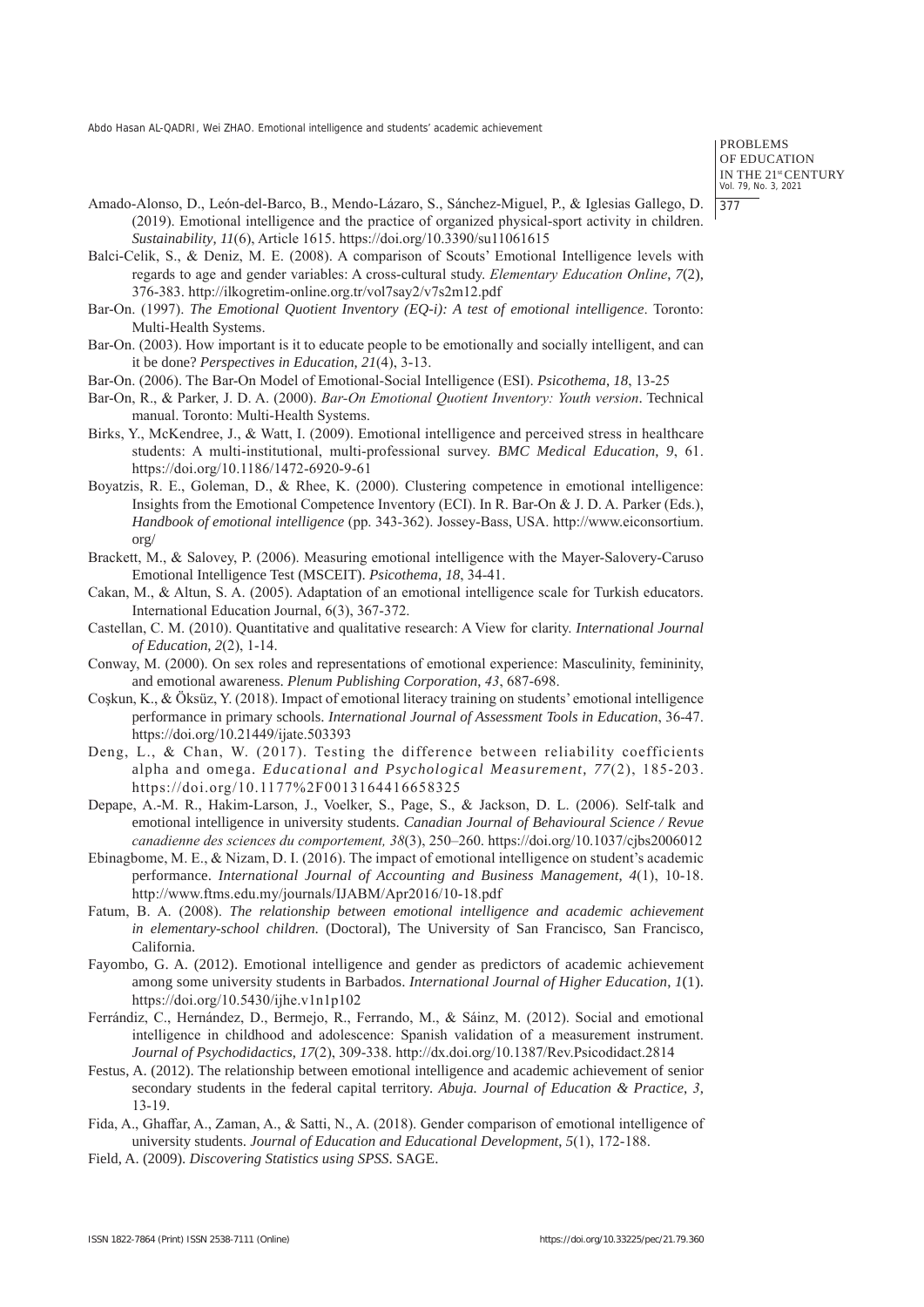PROBLEMS OF EDUCATION IN THE 21st CENTURY Vol. 79, No. 3, 2021 378

- Franco, M. D. G., Beja, M. J., Candeias, A., & Santos, N. (2017). Emotion understanding, social competence and school achievement in children from primary school in Portugal. *Frontiers in Psychology*, *8*, Article 1376. https://dx.doi.org/10.3389%2Ffpsyg.2017.01376
- Genç, G., Kuluşaklı, E., & Aydın, S. (2016). The relationship between emotional intelligence and productive language skills. *The Reading Matrix*, *16*(1), 91-105.
- Georgia, P., & Kourakou. (2018). Trait emotional intelligence and achievement goals in EFL. *Journal of Contemporary Education, Theory & Research*, *2*(1), 27-37. https://www.jcetr.gr/vol2iss1/2-1-5.pdf Goleman. (1998). *Working with emotional intelligence*. Bantam.
- Hair, J. F., Black, W. C., Babin, B. J., & Anderson, R. E. (2014). *Multivariate data analysis* (7th Ed.). Pearson.
- Hansenne, M., & Legrand, J. (2012). Creativity, emotional intelligence, and school performance in children. *International Journal of Educational Research*, *53*, 264- 268. https://doi.org/10.1016/j.ijer.2012.03.015
- Harrod, N. R., & Scheer, S. D. (2005). An explanation of adolescent emotional intelligence in relation to demographic characteristics. *Adolescence*, *40*(159), 503-512.
- Heale, R., & Twycross, A. (2015). Validity and reliability in quantitative studies. *Research Made Simple*, *18*(3), 66-67. https://doi.10.1136/eb-2015-102129
- Henricsson, L., & Rydell, A.-M. (2006). Children with behaviour problems: The influence of social competence and social relations on problem stability, school achievement and peer acceptance across the first six years of school. *Infant and Child Development*, *15*(4), 347- 366. https://doi.org/10.1002/icd.448
- Hermoso, M., D, T., Frutos, C., R., Rivera, J., F., Salgado, J., G., Iglesias, J., J, G., & Martín, M., R. (2020). Emotional intelligence and its relationship with emotional well-being and academic performance: The vision of high school students. *Children*, (7), 2-12. https://doi.org/10.3390/children7120310
- Joibari, A., & Mohammadtaheri, N. (2011). The study of relation between emotional intelligence and students' academic achievement of high schools in Tehran City. *Procedia - Social and Behavioral Sciences*, *29*, 1334-1341. https://doi.org/10.1016/j.sbspro.2011.11.371
- Jonker, C., & Vosloo, C. (2008). The psychometric properties of the Schutte Emotional Intelligence Scale. *SA Journal of Industrial Psychology*, *34*(2), 21-30.
- Joseph, D. L., & Newman, D. A. (2010). Emotional intelligence: An integrative metaanalysis and cascading model. *American Psychological Association*, *95*(1), 54-78. https://doi.org/10.1037/a0017286
- Kashani, F. L., Azimi, A. L., & Vaziri, S. (2012). Relationship between emotional intelligence and educational achievement. *Procedia - Social and Behavioral Sciences*, *69*, 1270-1275. https://doi.org/10.1016/j.sbspro.2012.12.061
- Khajehpour, M. (2011). Relationship between emotional intelligence, parental involvement and academic performance of high school students. *Procedia - Social and Behavioral Sciences*, *15*, 1081-1086. https://doi.org/10.1016/j.sbspro.2011.03.242
- Ki, E.-J., & Hon, L. C. (2008). A measure of relationship cultivation strategies. *Journal of Public Relations Research*, *21*(1), 1-24. https://doi.org/10.1080/10627260802520488
- MacCann, C., Fogarty, G. J., Zeidner, M., & Roberts, R. D. (2011). Coping mediates the relationship between emotional intelligence (EI) and academic achievement. *Contemporary Educational Psychology*, 36(1), 60-70. https://psycnet.apa.org/doi/10.1016/j.cedpsych.2010.11.002
- MacCann, C., Jiang, Y., Brown, L. E. R., Double, K. S., Bucich, M., & Minbashian, A. (2020). Emotional intelligence predicts academic performance: A meta-analysis. *Psychological Bulletin, 146*(2), 150–186. https://doi.org/10.1037/bul0000219
- Mandell, B., & Pherwani, S. (2003). Relationship between emotional intelligence and transformational leadership style: A gender comparison. *Journal of Business and Psychology*, *17*(3), 387-404.
- Mayer, & Salovey, P. (1997). What is emotional intelligence: In P. Salovey, & D. Sluyter (Eds.), *Emotional development and emotional intelligence: Implications for educators*. Basic Books.
- Mayer, Salovey, P., & Caruso, D. (2000). Models of emotional intelligence. In *Handbook of Intelligence* (pp. 396–420). https://doi.org/10.1017/CBO9780511807947.019
- Meshkat, M., & Nejati, R. (2017). Does emotional intelligence depend on gender? A study on undergraduate English majors of three Iranian universities. *SAGE Open*, *7*(3). https://doi.org/10.1177%2F2158244017725796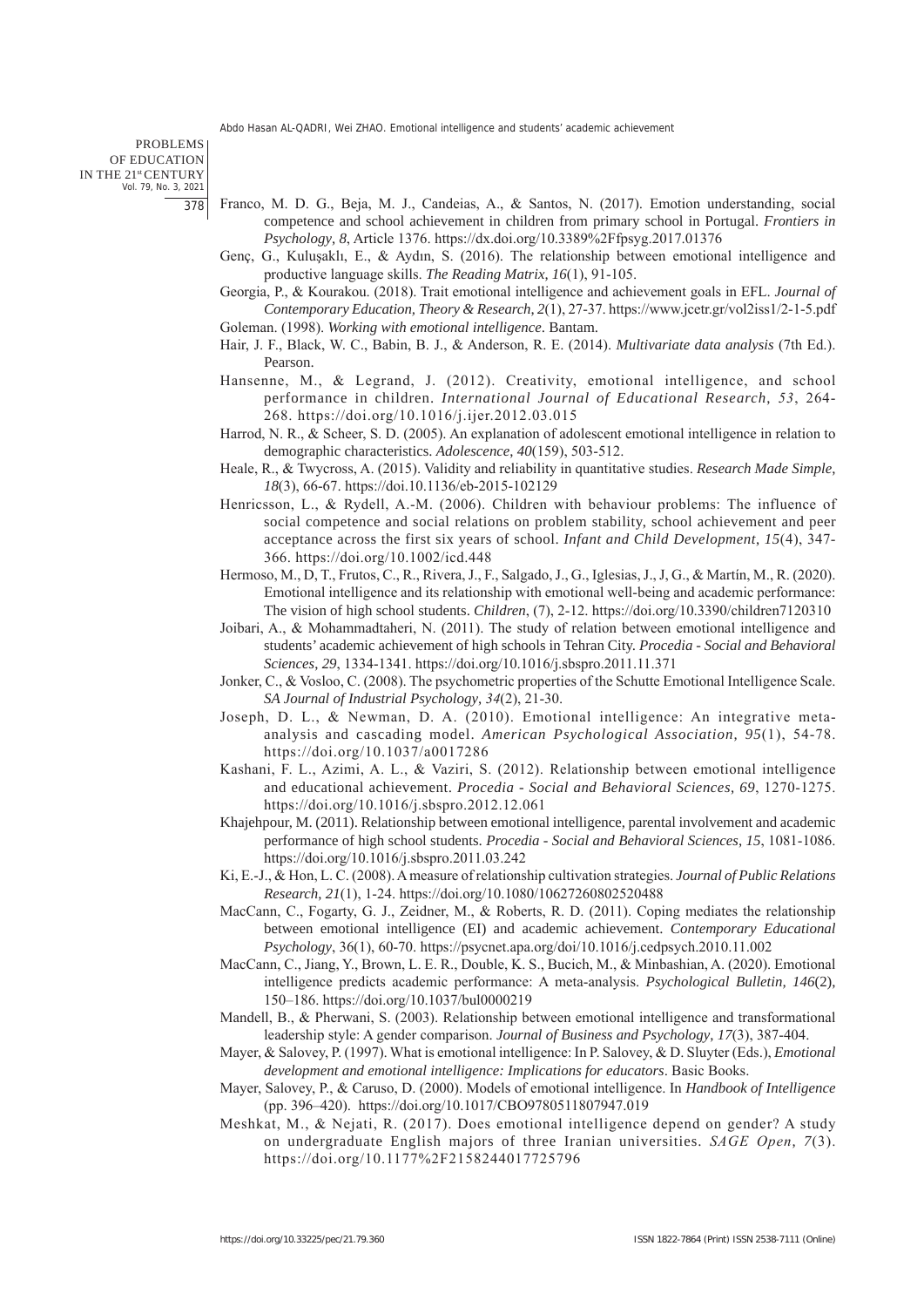PROBLEMS OF EDUCATION IN THE 21st CENTURY Vol. 79, No. 3, 2021 379

- Mortan, R. A., Ripoll, P., Carvalho, C., & Bernal, M. C. (2014). Effects of emotional intelligence on entrepreneurial intention and self-efficacy. *Revista de Psicología del Trabajo y de las Organizaciones*, *30*(3), 97-104. https://doi.org/10.1016/j.rpto.2014.11.004
- Mustafa Ali Khalaf, A. (2016). The relationship between emotional intelligence and academic achievements in males and females in Egyptian context. *Journal of Psychology Research*, *6*(10). http://www.davidpublisher.org/index.php/Home/Article/index?id=28452.html
- Nasir, M., & Masrur, R. (2010). An exploration of emotional intelligence of the students of IIUI in relation to gender, age, and academic achievement. *Bulletin of Education & Research*, *32*, 37-51.
- Parker, J., Summerfeldt, L., Hogan, M., & Majeski, S. (2004). Emotional intelligence and academic success: Examining the transition from high school to university. *Personality and Individual Differences*, *36*, 163-172.
- Perdomo, D. M. C., Pérez-Olmos, I., & Pinilla, M. I. (2011). Inteligencia emocional en adolescentes de dos colegios de Bogotá\* [Emotional Intelligence (EI) in Adolescents from Two Schools in Bogotá]. *Revista Colombiana de Psiquiatría*, *40*(1), 49-64. https://doi.org/10.1016/s0034-7450(14)60104- 9
- Pope, D., Roper, C., & Qualter, P. (2011). The influence of emotional intelligence on academic progress and achievement in UK university students. *Assessment & Evaluation in Higher Education*, *37*(8), 907-918. https://doi.org/10.1080/02602938.2011.583981
- Preeti, B. (2013). Role of emotional intelligence for academic achievement for students. *Research Journal of Educational Sciences*, *1*(2), 8-12.
- Rode, J. C., Mooney, C. H., Arthaud-Day, M. L., Near, J. P., Baldwin, T. T., Rubin, R. S., & Bommer, W. H. (2007). Emotional intelligence and individual performance: Evidence of direct and moderated effects. *Journal of Organizational Behavior*, *28*(4), 399-421. https://doi.org/10.1002/job.429
- Santesso, D., Reker, D. L., Schmidt, L. A., & Segalowitz, S. J. (2006). Frontal electroencephalogram activation asymmetry, emotional intelligence, and externalizing behaviors in 10-year-old children. *Child Psychiatry and Human Development*, *36*(3), 311-328. https://doi.org/10.1007/s10578-005- 0005-2
- Scherer, R. (2015). Is it time for a new measurement approach? A closer look at the assessment of cognitive adaptability in complex problem solving. *Frontiers in Psychology*, *6*, 1664. https://doi.org/10.3389/fpsyg.2015.01664
- Shearer, C. (2004). Using a Multiple intelligences assessment to promote teacher development and student achievement. *Teachers College Record*, *106*(1), 147-162. http://dx.doi.org/10.1111/j.1467-9620.2004.00325.x
- Sternberg, R. J. (2015). Successful intelligence: A model for testing intelligence beyond IQ tests. *European Journal of Education and Psychology*, 8(2), 76-84. https://doi.org/10.1016/j.ejeps.2015.09.004
- Stys, Y., & Brown, S. (2004). *A review of the emotional intelligence literature and implications for corrections*. Correctional Service of Canada. https://www.csc-scc.gc.ca/research/r150-eng.shtml
- Sunil, K., & Rooprai, K. (2009). The role of emotional intelligence in managing stress and anxiety at workplace. Paper presented at the ASBBS Annual Conference, Las Vegas.
- Taherdoost, H. (2016). Sampling methods in research methodology; how to choose a sampling technique for research. *International Journal of Academic Research in Management (IJARM)*, *5*(2), 18-27.
- Vahedi, M., & Nikdel, H. (2011). Emotional intelligence, parental involvement and academic achievement. *Procedia - Social and Behavioral Sciences, 30*, 331-335. https://doi.org/10.1016/j.sbspro.2011.10.065
- Van Rooy, D. L., & Viswesvaran, C. (2004). Emotional intelligence: A meta-analytic investigation of predictive validity and nomological net. *Journal of Vocational Behavior*, *65*(1), 71-95. https://doi.org/10.1016/s0001-8791(03)00076-9
- Watkins, M. W. (2017). The reliability of multidimensional neuropsychological measures: From alpha to omega. *The Clinical Neuropsychologist*, *31*(6-7), 1113- 1126. https://doi.org/10.1080/13854046.2017.1317364
- Woitaszewski, S. A., & Aalsma, M. C. (2004). The contribution of emotional intelligence to the social and academic success of gifted adolescents as measured by the multifactor emotional intelligence scale ‐ adolescent version. *Roeper Review*, *27*(1), 25-30. https://doi.org/10.1080/02783190409554285
- Yahaya, A., Juriah, N., Bachok, D., Yahaya, N., Boon, Y., Hashim, S., & Le, G. (2012). The impact of emotional intelligence element on academic achievement. *Archives Des Sciences*, *65*(4), 2-17.